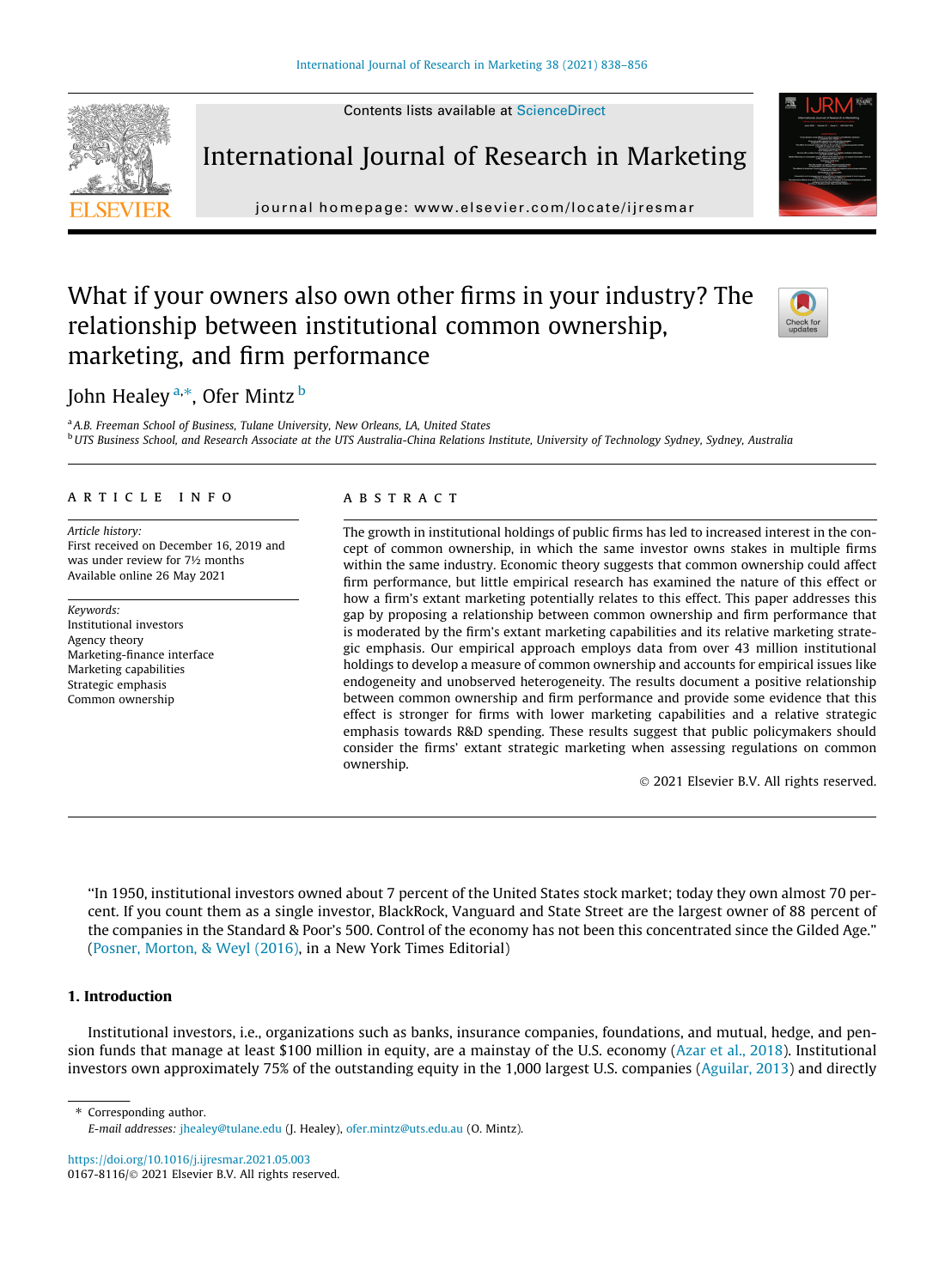manage trillions of dollars of shareholdings [\(Federal Trade Commission, 2018\)](#page-17-0). Their importance and overall clout in the economy has generated considerable interest from regulators and scholars across business and economic disciplines (e.g., [Hansen & Hill, 1991; McCahery et al., 2016](#page-17-0)).

One consequence of the increasing concentration of overall equity holdings by institutional investors is that such investors now often own large stakes in multiple firms in the same industry, even when firms may be direct competitors [\(Kang](#page-17-0) [et al., 2018\)](#page-17-0). Consider the case of the two largest institutional investors: BlackRock and Vanguard. In the tech industry, Black-Rock and Vanguard are the two largest shareholders for Microsoft and Apple. In the retail banking industry, BlackRock and Vanguard are among the three largest shareholders of Bank of America, Citigroup, JPMorgan Chase, PNC Bank, US Bancorp, and Wells Fargo ([Posner et al., 2016](#page-18-0)). In the airline industry, in the soft drink industry, and even in smaller and less wellpublicized industries, such as cooking appliances, this pattern of relatively large ownership stakes across firms within industries continues ([Posner et al., 2016](#page-18-0)).

Recently, regulators (e.g., [Federal Trade Commission, 2018](#page-17-0)), the popular press (e.g., [Authers, 2016\)](#page-17-0), and academics across the fields of business, economics, and law (e.g., [Azar et al., 2018](#page-17-0)) have expressed concern regarding the potential consequences of the practice of institutional common ownership, where institutional investors own large and influential stakes in multiple and sometimes competing firms in an industry. For example, Noah Joshua Phillips, the U.S. Federal Trade Commission (FTC) Commissioner, stated in a 2018 public policy conference:

''I am interested, in particular, to see how common ownership impacts a broad set of industries, whether a clear mechanism of harm can be identified, a rationale for why managers put the interests of one set of shareholders above the others and a rigorous weighing of the pro-competitive effects of institutional shareholding. For now, I do not believe we know enough to warrant policy changes."

Commissioner Phillips also noted:

''This debate is not just academic. In December 2017, the OECD held hearings [on the topic of institutional common ownership]; and European antitrust enforcers have begun putting common ownership theory into practice."

Further outlining concerns regarding institutional common ownership, Robert Jackson, the U.S. Securities and Exchange Commission (SEC) Commissioner, suggested that the debate on the consequences of institutional common ownership is centrally about ''competition and consumer protection in the 21st Century" ([Federal Trade Commission, 2018](#page-17-0)). Marketing, serving as the connection between the firm and consumers, is crucially related to competition and the resulting impact on consumer welfare. Thus, marketing academics can provide a unique perspective on how institutional common ownership may affect firm performance. Marketing academics possess a unique understanding of the interconnected relationships between owners, firms, managers, and customers, and how such relationships can impact firm performance (e.g., [Joseph](#page-17-0) [& Richardson, 2002; Srinivasan et al., 2018](#page-17-0)). This knowledge and perspective is crucial in developing theory-based knowledge, tactics, and strategies for how regulators should assess institutional common owners. In addition, extant research has demonstrated that institutional common ownership can affect firm profitability, competition, and consumer welfare via marketing related issues such as the firm's pricing strategies (e.g., [Azar et al., 2018\)](#page-17-0) and innovation productivity (e.g., [He & Huang, 2017](#page-17-0)), indicating marketing's potential as an important determinant of the consequences of institutional common ownership.

However, despite its potential importance to public policy, to our knowledge, marketers have been absent from such debates, with no research in marketing heretofore investigating the concept of common ownership (see [Table 1\)](#page-3-0). This paper takes a first step to addressing this gap by introducing the topic of institutional common ownership to the marketing literature and proposing a conceptual model that examines the relationship between institutional common ownership and firm performance and explores how two high level strategic marketing variables potentially moderate that relationship.

Central to our proposed model is the agency theory-based principal–agent paradigm (e.g., [Jensen & Meckling, 1976](#page-17-0)). Institutional common owners (principals) often regularly engage with managers (agents) from firms to optimize firm actions that produce results with their customers, discuss how such results are driven by tactics regarding costs and revenues, and better understand why firms may not be performing as well as some of their competitors [\(Edmans et al., 2019](#page-17-0)). Further, institutional common owners regularly engage with managers (agents) from the multiple firms they own in an industry, which, enables common owners to accumulate and then provide greater insights to each of these firms than investors that have stakes in one firm ([Park et al., 2019](#page-18-0)). Hence, institutional common owners possess a unique ability to influence the productivity of each of their individual firm's operations [\(Kang et al., 2018](#page-17-0)), and a capability to provide greater market knowledge and a reduction in barriers to collaboration between their commonly owned firms ([He & Huang, 2017\)](#page-17-0). However, institutional common owners' also have unique incentives due to their fiduciary responsibilities to maximize the performance of their entire portfolio of firms, which could come at the expense of individual firms ([Backus et al., 2019\)](#page-17-0). Further, for firms that are already producing better results with customers, institutional common owners may have a lesser ability to help by providing greater industry best practice knowledge.

Therefore, we build on these conflicting theorized effects on whether institutional common owners' impact on individual firm performance is positive (e.g., [He & Huang, 2017](#page-17-0)) or negative (e.g., [Azar et al., 2018](#page-17-0)) to propose a model to assess the impact of common ownership. We identify two strategic marketing characteristics as moderators or determinants of the relative effects of institutional common ownership on firm performance. The first moderator, the firm's marketing capabilities, or ability to efficiently convert marketing inputs into sales outputs [\(Dutta et al., 1999\)](#page-17-0), is proposed based on institutional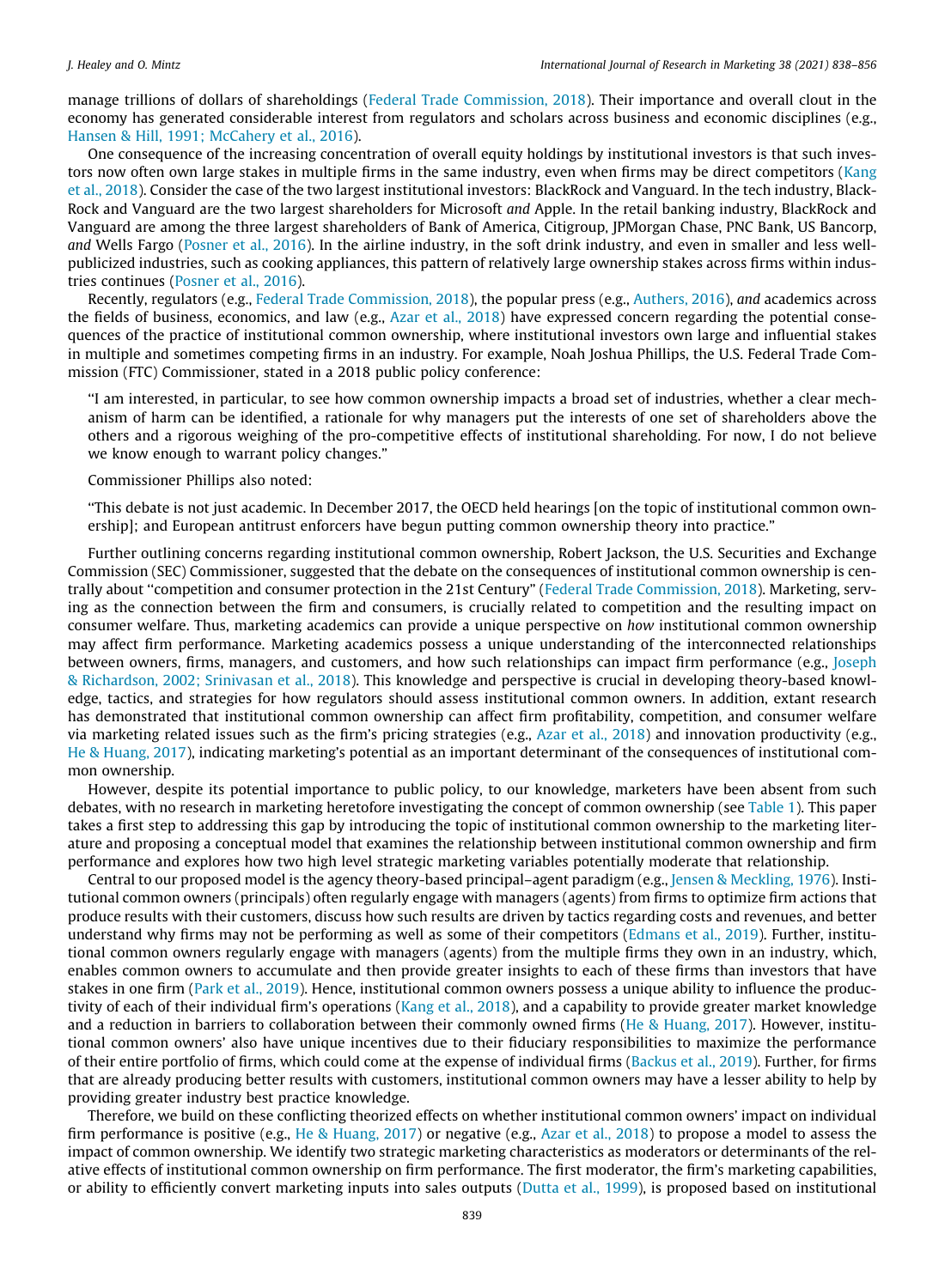common owners' ability to provide gains in efficiencies and productivity (e.g., [He et al., 2019](#page-17-0)) and their direct involvement and monitoring of a greater number of firms in the industry [\(Fich et al., 2015; Kang et al., 2018](#page-17-0)). The second moderator, the firm's relative marketing strategic emphasis, or its spending on value-appropriating (advertising) in relation to its spending on value creating (research and development [R&D]) activities ([Mizik & Jacobson, 2003](#page-18-0)), is proposed based on institutional common owners' ability to enhance long-term value creation activities (e.g., [Connelly et al., 2018](#page-17-0)) by affecting the productivity of the firm's risk-taking with their ability to reduce barriers to collaboration [\(Faccio et al., 2011; He & Huang, 2017](#page-17-0)). Taken together, from a theoretical point of view, these two marketing moderators are proposed because they provide strategic-level measures for how the firm allocates marketing expenditures and how the firm efficiently utilizes those expenditures to generate sales, which as described in a subsequent section, is often institutional common owners' main monitoring and engagement focus with their managers.

To empirically test our proposed model, we employ data from 1986 to 2016 on 43,063,833 institutional owner holdings across 22 industries to construct a measure of institutional common ownership. We find that, for a given firm, an increase in institutional common ownership is significantly associated with an increase in firm performance. Further, we find this effect is stronger for firms possessing lower marketing capabilities and stronger, under some model specifications, for firms that have a strategic emphasis oriented towards R&D rather than advertising spending. The key implications of these results is that, despite the focus on negative consequences of institutional common owners in popular press (e.g., [Posner et al.,](#page-18-0) [2016\)](#page-18-0) and notable academic articles (e.g., [Azar et al., 2018](#page-17-0)), institutional common ownership's effects on competition and consumer protection are not uniform and, in fact, can be beneficial for certain firms. As such, public policy makers should account for the firm's extant marketing efficiency and the emphasis of their marketing expenditures when considering regulations to limit the potential negative effects of institutional common ownership.

The remainder of the paper is organized as follows. First, we provide background information on institutional investors and institutional common ownership. Subsequently, we describe our conceptual framework based on agency theory and develop our hypotheses. Then, we present and discuss the implications of our empirical analysis.

#### 2. Background on institutional investors and institutional common ownership

#### 2.1. Institutional investors

Institutional investors are predominately sophisticated professional investors that strive to earn long-term profits for their clients ([Connelly et al., 2018\)](#page-17-0). Due to institutional investors' holding size, investment strategies, influence on financial markets, and inability to sell underperforming firms, institutional owners often engage, directly or indirectly, with their firms [\(Edmans & Holderness, 2017](#page-17-0)).<sup>1</sup> Directly, institutions often engage with the firm's senior management and its board of directors about the firm's direction and its strategic actions [\(Anton et al., 2018\)](#page-17-0). For example, academic surveys on institutional investors ([McCahery et al., 2016\)](#page-18-0) and practitioner surveys on individual firms [\(Federal Trade Commission, 2018\)](#page-17-0) have both reported that the vast majority of firms regularly engage in direct conversations with their institutional owners about the firm's strategic actions. Further, institutional investors promote this engagement with firms as a core competitive advantage of employing their investment services. For instance, Vanguard, Blackrock, and State Street, the three largest institutional investors, have each promoted this capability on their websites, investment prospectuses, and executive communications (e.g., [Posner et al., 2017](#page-18-0)).

Indirectly, the ability for institutional investors to provide incentives and enforce discipline on the firm is important in motivating and facilitating strategic actions and processes that they consider advantageous for the firm ([Brav et al.,](#page-17-0) [2008\)](#page-17-0). Five tactics that institutions employ to indirectly affect firm practices are (i) the appointment of board members, (ii) risk oversight, (iii) adjustment of executive compensation, (iv) implementation of corporate governance structures, and (v) public criticism of the firm either via announcements in the media or in support of shareholder proposals (e.g., [Connelly et al., 2010; Vanguard, 2017\)](#page-17-0).<sup>2</sup> Consequently, through their direct and indirect engagements with the firm, institutional owners are able to exert an influence in firm decision making [\(Backus et al., 2019\)](#page-17-0).

#### 2.2. Institutional common owners

Institutional investors often own considerable stakes in multiple firms in a single industry ([Posner et al., 2016\)](#page-18-0), a practice labeled as ''institutional common ownership" ([Azar et al., 2018\)](#page-17-0). Institutional common owners have a fiduciary responsibility to their investors to maximize the returns of their entire portfolio of firms, rather than the returns of each individual firm [\(O'Brien & Waehrer, 2017\)](#page-18-0). Hence, concerns have been raised that institutional common owners' interests and ability to influence firm activities can result in an adjustment to the principal-agent relationship that could lead to deviations from

 $<sup>1</sup>$  This includes the growing share of passive institutional *investors*, who prior research has demonstrated are not passive *owners*, in that they often engage</sup> and are active owners of their firms, despite their passive investing style [\(Appel et al., 2016\)](#page-17-0). For example, Larry Fink, the CEO of BlackRock, stated that "[we] can't sell those stocks even if they are terrible companies. As an indexer, our only action is our voice and so we are taking a more active dialogue with our companies and are imposing more of what we think is correct" [\(Authers, 2016\)](#page-17-0).

<sup>&</sup>lt;sup>2</sup> Vanguard cast more than 171,000 votes at 18,000 shareholder meetings in 2017 alone [\(Vanguard, 2017](#page-18-0)).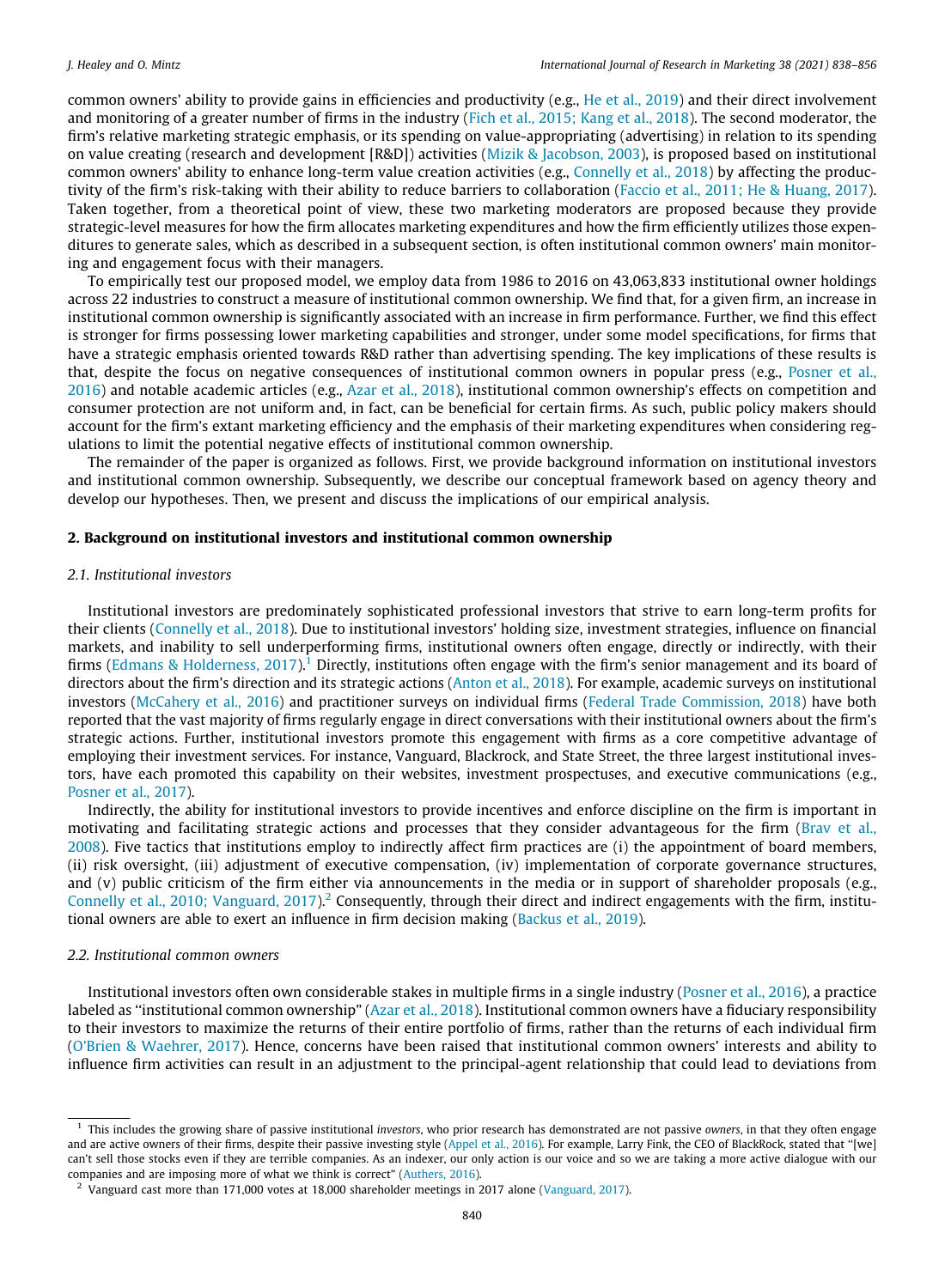<span id="page-3-0"></span>an optimal individual firm performance strategy ([Azar et al., 2018; Backus et al., 2019\)](#page-17-0). We expand on the theory underlying these concerns in the next section.

The recognition of conflicting interests and potential deviations from firm optimal strategies due to institutional common owners' or other owners' unique interests is not new (e.g., [Gilo et al., 2006\)](#page-17-0). However, the concerns related to institutional common ownership have recently expanded because of research that empirically highlighted both the extent of the current concentration of institutional ownership (e.g., [Posner et al., 2016\)](#page-18-0) and that institutional common ownership is potentially related to lower competitive intensity and higher pricing in the airline industry ([Azar et al., 2018\)](#page-17-0). Hence, as summarized in Table 1, researchers from accounting, finance, economics, law, management, and operations have investigated the potential consequences (both positive and negative) of common ownership by linking institutional common ownership to firm

#### Table 1

Selected published papers on common ownership.

| Author(s)                                        | Focal Topic                                 |           |                                                   | Summary of Findings                    |                                                                                                                                                                                       |  |
|--------------------------------------------------|---------------------------------------------|-----------|---------------------------------------------------|----------------------------------------|---------------------------------------------------------------------------------------------------------------------------------------------------------------------------------------|--|
|                                                  | Competitive/<br>Anti-Competitive<br>Effects | Corporate | Mergers &<br>Governance Acquisitions Capabilities | Marketing<br>and Strategic<br>Emphasis |                                                                                                                                                                                       |  |
| Azar et al. (2018)                               | مما                                         |           |                                                   |                                        | Common ownership is related to higher ticket<br>prices in the airline industry, suggesting anti-<br>competitive effects related to common ownership                                   |  |
| Cheung et al. (2020)                             | مما                                         |           |                                                   |                                        | Common ownership is positively related to<br>suppliers' operating and market performance,<br>especially for suppliers with greater dependence<br>on buyers.                           |  |
| Connelly et al. (2018)                           | مما                                         |           |                                                   |                                        | Firms with common owners are more likely to<br>compete with dissimilar competitive repertoires,<br>and these dissimilarities have positive<br>performance implications                |  |
| <b>Elhauge</b> (2020)                            | ممنا                                        |           | مما                                               |                                        | Common ownership in concentrated markets has<br>anticompetitive effects and hence should be                                                                                           |  |
| Faccio et al. (2011)                             | مما                                         |           |                                                   |                                        | accounted for in M&A regulation decisions<br>Firms with greater common ownership undertake<br>riskier investments than firms with less common<br>ownership                            |  |
| Gilo et al. (2006)                               | مما                                         |           |                                                   |                                        | Common ownership can impact the incentives of<br>firms to engage in tacit collusion                                                                                                   |  |
| He and Huang $(2017)$                            | ممنا                                        |           |                                                   |                                        | Common ownership may facilitate explicit forms                                                                                                                                        |  |
| López and Vives (2018)                           | مما                                         |           |                                                   |                                        | of product market collaboration<br>Common ownership leads to internalization of<br>rivals' profits by firms and increases output for<br>high spillovers on R&D projects between firms |  |
| O'Brien and Waehrer (2017) $\blacktriangleright$ |                                             |           |                                                   |                                        | Common ownership is not found to have a<br>significant effect on airline ticket prices                                                                                                |  |
| Posner et al. (2017)                             |                                             |           |                                                   |                                        | Proposes that anti-trust regulation is needed                                                                                                                                         |  |
| Edmans et al. (2019)                             |                                             | مما       |                                                   |                                        | based on the size of common owners<br>Common ownership influences corporate<br>governance through voice and investor exit<br>tactics                                                  |  |
| He et al. (2019)                                 |                                             |           |                                                   |                                        | Common ownership is positively related to<br>institutional owners' voting against management<br>on shareholder-sponsored governance proposals                                         |  |
| Lin et al. (2018)                                |                                             |           |                                                   |                                        | Common ownership is positively related to<br>industry peers' likelihood and frequency of<br>issuing management forecasts                                                              |  |
| Kang et al. (2018)                               |                                             |           |                                                   |                                        | Common ownership is positively related to better<br>corporate governance practices                                                                                                    |  |
| Park et al. (2019)                               |                                             |           |                                                   |                                        | Common ownership is positively related to<br>voluntary firm disclosures                                                                                                               |  |
| Fich et al. (2015)                               |                                             |           | مما                                               |                                        | Common ownership is positively related to<br>acquisition deal completion                                                                                                              |  |
| Harford et al. (2011)                            |                                             |           |                                                   |                                        | Common ownership has no significant effect on                                                                                                                                         |  |
| <b>Matvos and Ostrovsky</b><br>(2008)            |                                             |           | مما                                               |                                        | firm acquisition decisions<br>Common ownership has no significant effect on<br>acquisition outcomes and profits                                                                       |  |
| <b>THIS PAPER</b>                                |                                             |           |                                                   | مما                                    | Common ownership benefits the performance of<br>firms with lower marketing capabilities and a<br>relative strategic marketing emphasis towards R&D<br>over advertising spending       |  |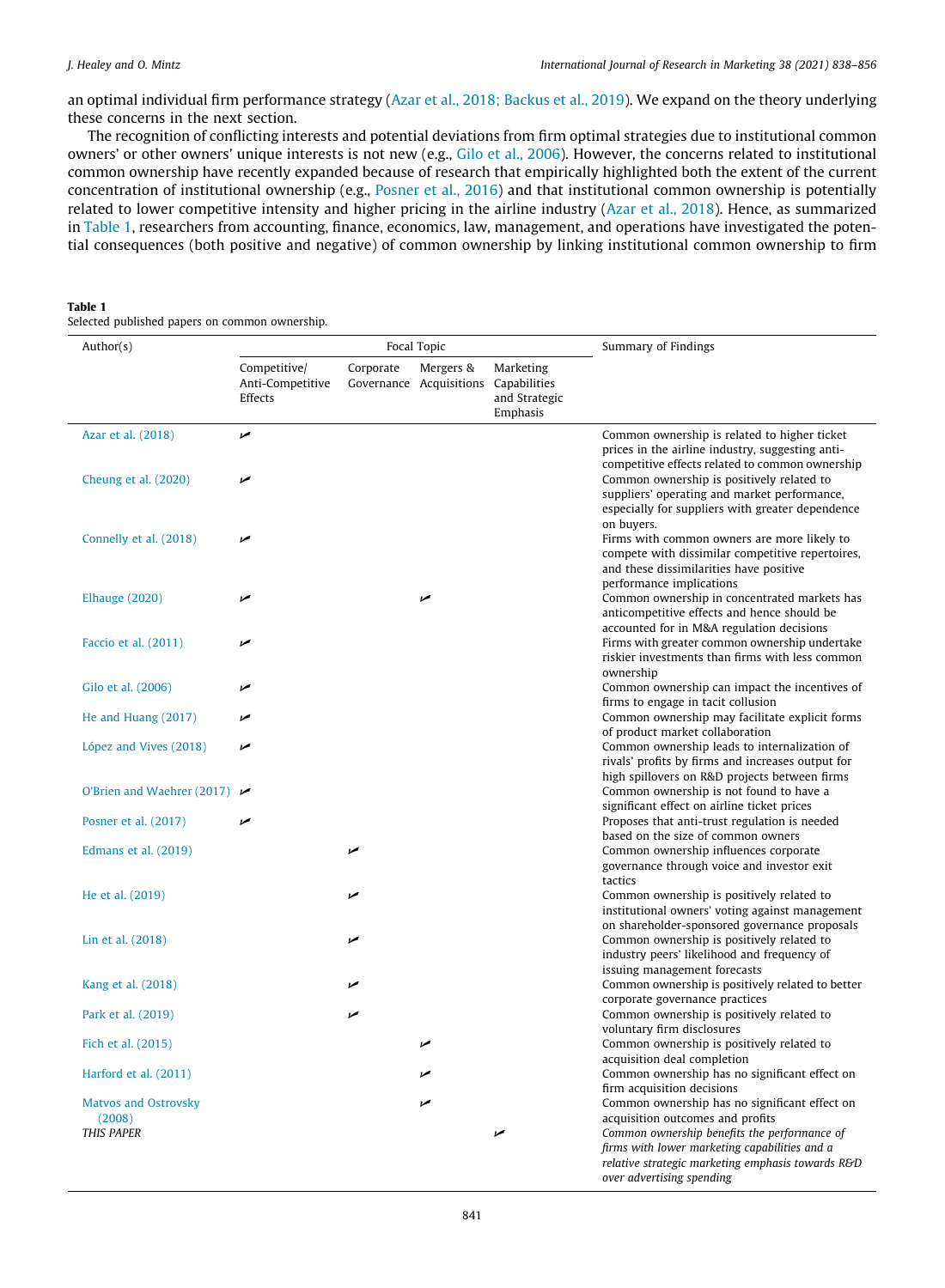<span id="page-4-0"></span>performance outcomes due to changes in individual firms' (i) competitive (or anti-competitive) strategies (e.g., [Connelly](#page-17-0) [et al., 2018; He & Huang, 2017\)](#page-17-0), (ii) corporate governance policies (e.g., [Lin et al., 2018; Kang et al., 2018\)](#page-18-0), and (iii) mergers and acquisitions (e.g., [Fich et al., 2015; Harford et al., 2011](#page-17-0)). Building on this prior research, we propose that a firm's extant marketing strategy is also likely to be an important consideration in determining the nature of the effects of institutional common ownership on firm performance.

### 3. Conceptual framework

Given the resource intensity and efficient allocation of resources required for firms to achieve sustained performance, principals such as institutional common owners are likely to play a major role in how managers develop and implement firm processes and strategies. This notion is central to agency theory (e.g., [Fama, 1980; Jensen & Meckling, 1976\)](#page-17-0), in which principals are theorized to design systems that incentivize and reward agents for developing firm strategies that align managerial actions with the principals' best interests. In the traditional agency theory principal-agent paradigm, principals' interests are typically identified as maximizing the individual firm's performance in order to maximize their own returns [\(Fich et al.,](#page-17-0) [2015\)](#page-17-0). Thus, principals, such as institutional investors, attempt to align their agents' incentives to maximize the individual firm's performance. In contrast, since institutional common owners have a fiduciary obligation to maximize the profits of their entire portfolio, individual firm profit maximization may no longer be optimal for this set of the firm's principals [\(Backus et al., 2019\)](#page-17-0). Hence, the presence of institutional common ownership could create a misalignment of principal's interests to focus on maximizing the performance of their overall portfolio of firms at the expense of individual firms [\(Azar et al., 2018\)](#page-17-0). As such, institutional common owners, as principals, may attempt to influence their managers, as agents, to pursue policies and strategies that may not maximize individual firm performance.

Yet, individual firms are also likely to benefit from institutional common owners' experience monitoring multiple firms [\(Kang et al., 2018](#page-17-0)) and ability to share knowledge gained from this monitoring to improve the productivity or efficiency in individual firm operations ([He & Huang, 2017\)](#page-17-0). Further, individual firms should benefit from institutional common owners that can supply informed and incentivized advice and oversight to minimize inefficient aggressive firm actions, such as advertising or price wars [\(Park et al., 2019](#page-18-0)), and enable firms to substitute investments in marketing capabilities and R&D output by reducing barriers to collaboration across co-owned firms ([Connelly et al., 2018](#page-17-0)). This potential ability to benefit individual firms' productivity or efficiencies is likely dependent on individual firms' extant marketing capabilities, or ability to convert marketing inputs into sales outputs.

In addition, individual firms are likely to benefit from institutional common owners' ability to establish R&D and advertising collaborative partnerships with their other common owned firms in the industry [\(He & Huang, 2017\)](#page-17-0). Further, individual firms with greater institutional common ownership should, on average, benefit from greater ability to manage risk due to more dispersed ownership stakes than firms with fewer institutional common owners that are less diversified and more risk averse [\(Faccio et al., 2011](#page-17-0)). Consequently, we expect that a firm's strategic emphasis on longer-term and riskier value creation activities, such as R&D, relative to shorter-term value appropriation activities, such as advertising, will influence the benefits provided by institutional common owners' ability to establish collaborative partnerships and encouragement to engage in greater risk-taking.

Thus, we expect institutional common ownership to be related to firm performance, and a firm's marketing capabilities and relative marketing strategic emphasis to moderate this relationship. However, the extant literature has not directly addressed this possibility. As such, we decided to augment our agency theory-based expectations with practitioner-based insights by conducting in-depth interviews with three institutional common owning fund managers that, respectively, manage several hundred million dollars, a couple billion dollars, and several billion dollars in holdings. Overall, the interviews



Fig. 1. Conceptual framework.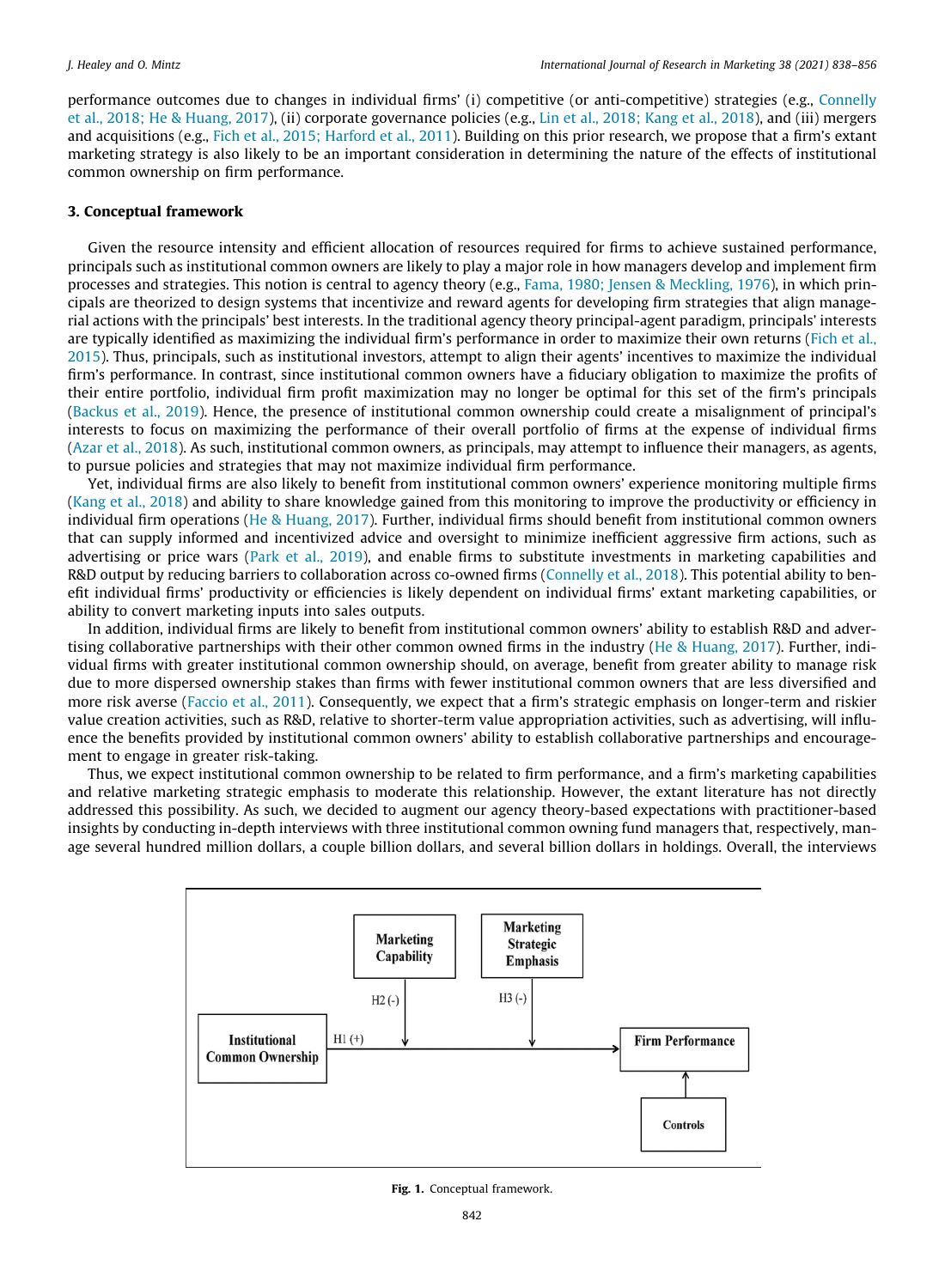revealed that the outcomes of institutional common owners' regular engagements with management is remarkably similar to how agency theory posits that principals monitor and interact with their managers in attempts to maximize the profitability of their portfolios. Importantly, topics related to marketing play a role in these engagements because institutional investors often engage with managers to understand and influence firm actions that produce results with their customers, and why firms may not be producing the same level of results as some of their competitors. Further, institutional common owners' engagement with management is often focused on factors associated with generating the firm's costs and driving the firm's revenues, e.g., how these costs and revenues compare to other firms they own in the industry and how the firm is actively managing these processes (i.e., the firm's spending/resource allocation and the efficiency of such spending). Therefore, based on agency theory and our interviews, we propose the conceptual model depicted in [Fig. 1.](#page-4-0) Next, we provide further rationale for each of our hypotheses.

#### 4. Hypotheses

#### 4.1. Institutional common ownership and firm performance

Institutional common owners' fiduciary responsibility is to maximize the profitability of their entire portfolio of firms [\(Azar et al., 2018\)](#page-17-0). As such, it has been suggested that institutional common owners are less motivated to provide oversight and incentivize and pressure the executives of each firm they own compared to other investors [\(Anton et al., 2018\)](#page-17-0). This reduction in managerial oversight could make managers in the firms they own operate in a less optimal or ''lazier" fashion, which would detrimentally effect firm performance [\(Azar et al., 2018\)](#page-17-0). Consequently, widespread general public concerns have been based on institutional common ownership causing a negative effect on the performance of individual firms [\(Backus et al., 2019](#page-17-0)).

In contrast, our expectation, based on agency theory, research across economics, law, and business literatures, and insights from our interviews with institutional common owners, is that an increase in institutional common ownership will be associated with an increase in firm performance. Our theoretical rationale is as follows. First, while common owners may not observe all firm actions (e.g., [Kempf et al., 2017\)](#page-17-0), institutional common owners are still likely to monitor a larger number of individual firm actions across the industry since they possess ownership stakes in more firms than other types of investors [\(He et al., 2019](#page-17-0)). Thus, institutional common owners likely possess greater knowledge of industry best practices compared to owners with narrower or more concentrated portfolios ([Kang et al., 2018\)](#page-17-0). This enables institutional common owners to diffuse industry best practice knowledge among co-owned firms through their engagement with management, so these firms can employ such best practices to increase their performance ([Connelly et al., 2018\)](#page-17-0).

Second, institutional common owners are highly motivated to reduce rivalries and potential industry-wide inefficiencies, such as R&D, price, or advertising wars ([Park et al., 2019\)](#page-18-0), which can generate negative effects on their entire portfolio of firms in an industry [\(Connelly et al., 2018\)](#page-17-0). Consequently, institutional common owners are motivated to serve as a conduit to lessen barriers of collaboration and reduce information asymmetry between co-owned competitors since they can benefit from the improved performance of each of their co-owned firms [\(He & Huang, 2017](#page-17-0)). Third, through prior experiences, common owners are expected to accumulate knowledge on how best to design appropriate incentives to better facilitate and advocate for the adoption of best practices by their firms [\(Posner et al., 2017\)](#page-18-0).

Therefore, in summary, we expect institutional common owners to learn what processes are effective in an industry, reduce barriers of collaborations with other firms, and more effectively influence firms to utilize such processes and collaborations. Further, through their regular engagements with management, we expect firms with greater institutional common ownership to improve their performance. In addition, we propose that these positive effects should overcome potential negative inefficiencies that could be attributed to common ownership, such as lower incentives to effectively monitor management ([Azar et al., 2018\)](#page-17-0) and misaligned incentives that prioritize improved industry rather than firm performance [\(Anton](#page-17-0) [et al., 2018](#page-17-0)). Hence, we expect:

H1: An increase in the institutional common ownership of a firm will be associated with an increase in the firm's performance.

#### 4.2. The moderating role of marketing

#### 4.2.1. Marketing Capabilities

Institutional common owners possess market knowledge and a capacity to foster tacit coordination with other firms that they own [\(Connelly et al., 2018\)](#page-17-0). In addition, institutional common owners may have a greater ability to incentivize and facilitate firms to enact superior processes than other owners who may not have the same level of clout or experience in dealing with upper management [\(Posner et al., 2017](#page-18-0)). These strategic advantages should particularly benefit firms characterized by lower marketing capabilities. Marketing capabilities are regarded as ''complex bundles of firm-level skills and knowledge that carry out marketing tasks and firm adaptation to marketplace changes" [\(Moorman & Day, 2016, p. 6](#page-18-0)). Hence, firms with lower marketing capabilities are less likely to be engaged in industry best practices and more likely to be engaged in less optimal competitive activities like advertising or pricing wars ([Dutta et al., 1999](#page-17-0)). As such, when institutional common own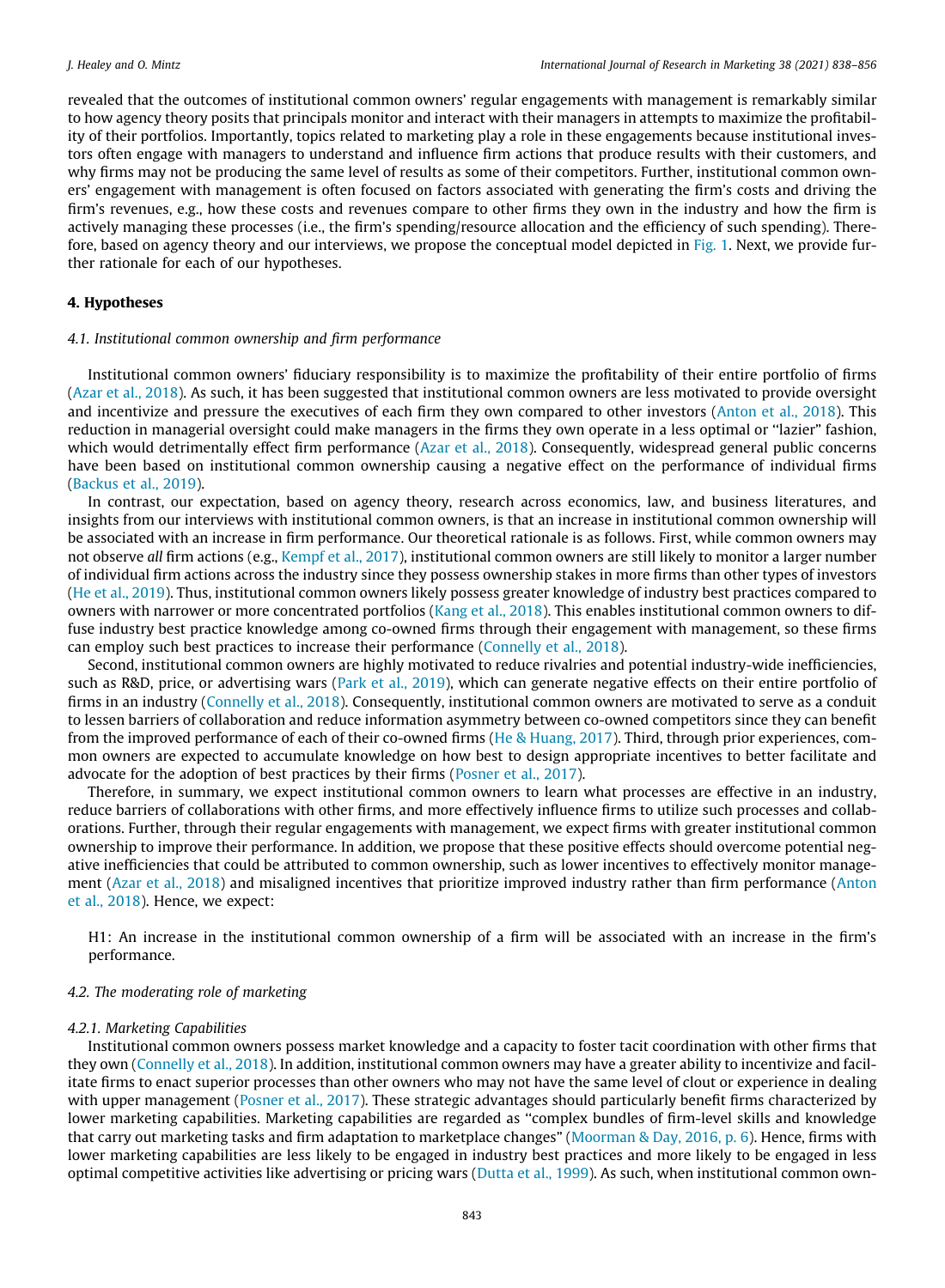<span id="page-6-0"></span>ers engage with management to encourage the use of best practices and help reduce industry-wide inefficiencies, the benefits will primarily accrue to their firms that are not initially as efficient in converting marketing inputs into sales outputs. Consequently, we expect:

H2: The positive effect of institutional common ownership on a firm's performance will be weaker (stronger) for firms with greater (less) marketing capabilities.

#### 4.2.2. Relative marketing strategic emphasis

Strategic emphasis measures the spending by a firm on advertising versus R&D efforts, which, theoretically, captures the relative emphasis of the firm on value appropriation versus value creation activities ([Mizik & Jacobson, 2003\)](#page-18-0). R&D activities, captured by value creation, tend to be, on average, riskier than value-appropriating advertising activities [\(Hauser et al.,](#page-17-0) [2006\)](#page-17-0). Institutional common owners can improve the productivity of such risk-taking activities [\(Faccio et al., 2011\)](#page-17-0) due to their lower risk aversion resulting from their more diversified portfolios [\(Edmans et al., 2019](#page-17-0)) and ability to act as a conduit to link firms to work together on joint products, alliances, bundles, etc. ([Connelly et al., 2018\)](#page-17-0). Hence, institutional common owners' capabilities and interests are likely to help firms with a value creating R&D focused strategic emphasis to gain from knowledge spillovers, a reduction of information asymmetries, and an increase in the likelihood of collaborative partnerships [\(Park et al., 2019\)](#page-18-0). Further, institutional investors regularly engage, provide oversight, and opine on the firm's R&D spending ([He & Huang, 2017](#page-17-0)). Thus, through their greater tolerance to and productivity of risk-taking activities and via engagement with executives with multiple firms in the same industry, we expect the gains in performance from common ownership to be greater for firms with a value creating R&D-focused strategic emphasis than for firms with a value appropriating advertising-focused strategic emphasis. This is despite firms with a value appropriating advertising focused strategic emphasis also potentially benefiting from institutional common ownership, in particular, due to potential bundling and joint advertising opportunities with other common owned firms. Therefore, we expect:

H3: The positive effect of institutional common ownership on firm performance will be stronger for firms with a greater strategic emphasis on R&D over advertising efforts.

#### 5. Empirical analysis

#### 5.1. Data

To empirically test our conceptual model, we employ data from various sources covering three decades (1986–2016) and comprising of 43,063,833 institutional common ownership holdings, 7,998 institutional investors, and 22 NAICS industries. First, to obtain annual firm-level information, we merged data from Compustat, which provides annual 10-K-based firmlevel information, with data from the Thompson Reuters 13f Summary Database, which reports firm-level institutional ownership summary statistics. Any observations from industries with fewer than three firms per year were eliminated. Second, we paired this data with information on each institutional investor's holdings from the Thomson Reuters s34 Institutional Investor Holdings Database. As our interest is only on institutions with a potential ''voice" or influence in the firm, we restricted our data to institutions who own >1% of outstanding shares in a firm.<sup>3</sup> Third, we constructed our institutional common ownership measure, described in the next sub-section. We maximized the number of firm observations per industry per year to construct this measure, which included observations from firms that had missing data on variables unrelated to the construction of the institutional common ownership measure.

#### 5.1.1. Focal variable

Given the empirical context of our conceptual framework, our focal variable, institutional common ownership, needs to be both applicable to a diverse set of industries and allow for comparisons across and between industries. However, institutional common ownership metrics previously employed in the literature either rely on data from a single highly regulated industry, such as banking and airlines (e.g., [Azar et al., 2018\)](#page-17-0), or do not account for differences in individual firms' extent of institutional common ownership, apart from the number of common owners or the sum of common ownership holdings in a firm (e.g., [He & Huang, 2017](#page-17-0)). Therefore, we develop a new institutional common ownership metric that measures the average concentration of a firm's institutional common owners' holdings across an industry for a given year.

To operationalize this measure, we broadly follow the operationalization of the Herfindahl–Hirschman Index (HHI) measure. The reason is twofold. First, HHI is a widely employed measure for evaluating industry-level concentration and competition. Hence, the use of an HHI-type index for institutional common ownership provides a theoretical basis for the development of an institutional common ownership measure that relies on concentration of holdings by individual institu-

<sup>&</sup>lt;sup>3</sup> This is a conservative restriction in comparison to other commonly used cut-offs, such as a  $\geq$ 5% ownership stake for blockholders, so that we can account for the majority of owners with sufficient stakes to influence firm behavior. [Edmans and Holderness \(2017, p. 542\)](#page-17-0) describe that "there is no theoretical basis for the commonly used 5% threshold or indeed any threshold. Future research should study blocks below 5% when possible." Further, in our interviews, the institutional common owners described that nearly all their engagements with firms is when they own 1–5% of the firm's shares, and that institutional liquidity restraints often prevent them from owning >5% of shares in a firm. Consequently, we chose the 1% cut-off instead of the 5% cut-off.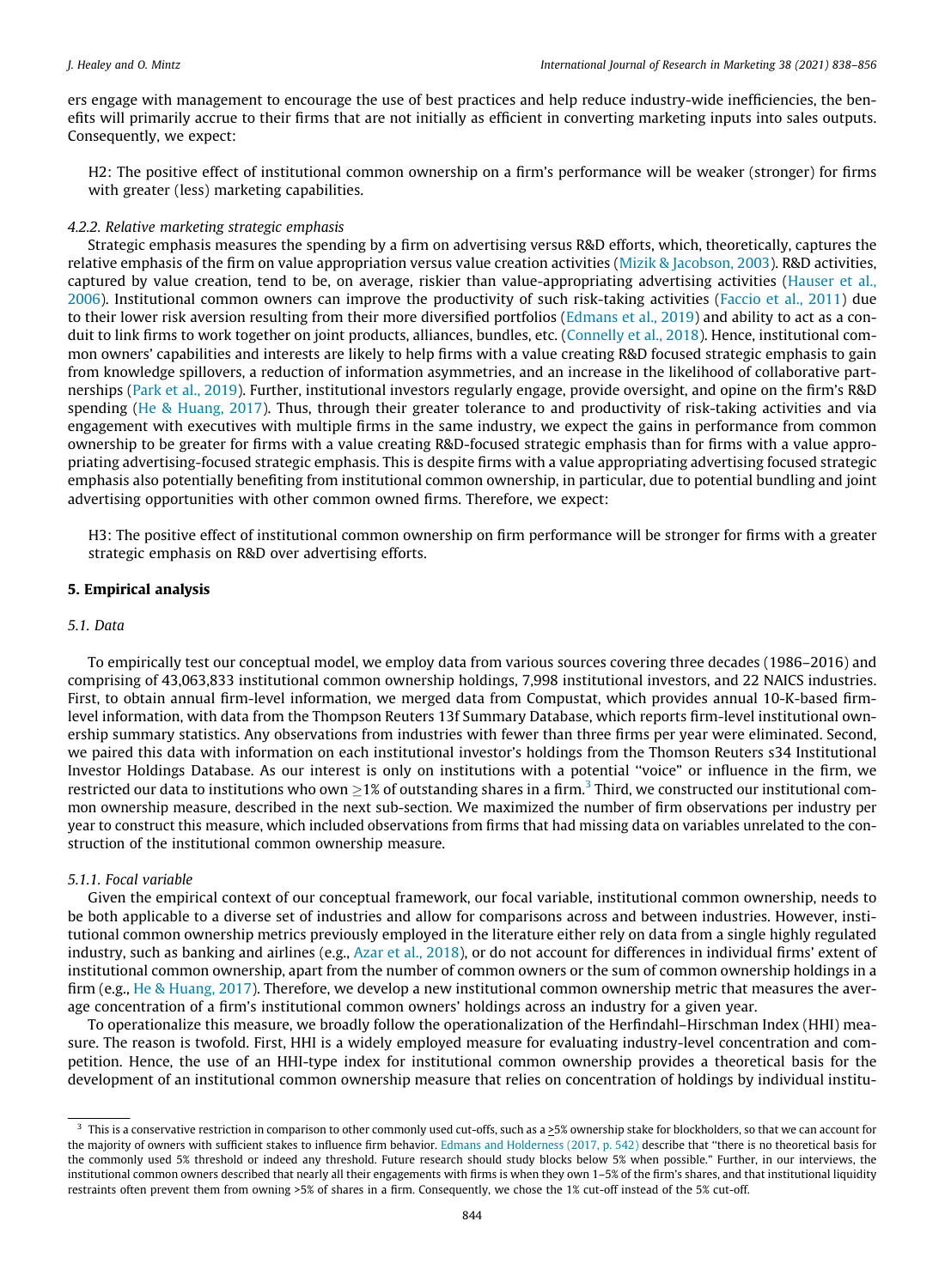tional investors across multiple firms in an industry. Second, the use of an HHI-type index for institutional common ownership enables us to measure the average concentration of a firm's institutional common ownership holdings within and across an industry for a given year and allows us to examine comparisons of institutional common ownership over a large period of time. This measure ranges from 0 to 1, with greater (lower) numbers closer to one (zero) indicating that a firm's average common owner has more dispersed (concentrated) market-weighted holdings across their industry and greater (less) common ownership.

The operationalization of the institutional common ownership measure involves the following seven steps for firm  $k$  in year t. In the first step, to assess the extent firm k is owned by institutional investor i, we calculate the percentage of shares of firm  $k$  each institutional investor  $i$  owns in year  $t$ .

$$
PercomolfirmByInst_{ikt} = \frac{InstSharesOfFirm_{ikt}}{TotalSharesOfFirm_{kt}}
$$
\n(1)

In the second step, we multiply PercOwnOfFirmByInst<sub>ikt</sub> by the market value of firm  $k$  in year t to obtain the marketweighted value of institutional investor *i's* ownership stakes in firm  $k$  in year  $t$ .<sup>4</sup>

$$
HoldingMktValue_{ikt} = (PercOwnOfFirmByInst_{ikt})(MktValueOfFirm_{kt})
$$
\n(2)

In the third step, to assess the overall holdings for institution  $i$  in industry  $l$  for year  $t$ , we sum the market-weighted value of shares owned by institution i across all firms in industry l for year t.

$$
TotalInstMktValueByInstInIndilt = \sum_{k=1}^{K} HoldingMktValueikt
$$
\n(3)

In the fourth step, to find the market-weighted share of each institutional investor's holdings relative to the institutional investor's overall holdings in an industry, we divide the market-weighted percentage of shares of firm k held by institutional investor  $i$  by the total market value held by institution  $i$  in industry  $l$  in year  $t$ .

$$
HoldingMktValueForInstiklt = \frac{HoldingMktValueikt}{TotalInstMktValueByInstInIndilt}
$$
\n(4)

In the fifth step, to assess the market-weighted dispersion of each individual institutional investor's holdings *across an*  $industry$ , we compute a sum of squares concentration measure for each holding for each institution  $i$  in industry  $l$  for a given year t.

$$
InstHoldingsConcentration_{ilt} = \sum_{k=1}^{K} (HoldingMktValueForInst_{iklt})^2
$$
\n(5)

In the sixth step, to calculate the average institutional common ownership per firm, we average InstHoldingsConcentration<sub>ilt</sub> across all institutions who own firm k for a given year t. The resultant value provides an easyto-compare firm-based measure that assesses the dispersion of holdings for each firm's institutional investor holdings across the industry for a given year. $5$ 

$$
CommonOwnConc_{kt} = \frac{\sum_{i=1}^{I} InstHoldingSConcentration_{ikt}}{NumInst_{kt}}
$$
\n(6)

In the last step, to assist in interpretation, we take one minus CommonOwnConc<sub>kt</sub> so that larger numbers are associated with a greater extent of institutional common ownership.

$$
CoOwn_{kt} = 1 - (CommonOwnConc_{kt})
$$
\n(7)

The intuition behind our measure of institutional common ownership for each individual firm is that the measure should be low and closer to zero if the average institutional investor for a given firm only holds ownership stakes in a small number of firms or are concentrated in a small number of firms. For example, Dynasil Corporation had an institutional common ownership score of zero in 2016 since it had only a single institutional investor that owned  $\geq$ 1% of its shares for that year, Finemark National Bank & Trust, who did not own  $>1\%$  of the shares of any other firm in Dynasil's industry. In contrast, the measure of institutional common ownership should be greater and closer to one for a firm if the average institution holds shares in many firms in the industry and its market-weighted industry portfolio is highly diversified. Thus, Oshkosh Corporation had a near maximum institutional common score of 0.985 in 2015 since it had 16 institutional investors that owned 1% of its shares, including BlackRock, Fidelity, and State Street, with each having highly dispersed market-weighted holdings.

<sup>4</sup> As a robustness test, we also calculated market-weighted values for institutional investor i's ownership stakes in firm k in year t by employing a variety of other financial variables, such as market share, sales, total assets, cash, and property, plant, and equipment. The results with these alternative financial metrics were similar to the market value-based metric. Thus, for the remainder of the paper, we only discuss the results of our market-value weighted institutional common ownership measure.

We classify industries based on two-digit NAICS codes because it is the standard industry reporting that the U.S. government requires and was designed to replace the SIC industry classification system that had grown inconsistent in its classifications [\(https://www.census.gov/eos/www/naics/](https://www.census.gov/eos/www/naics/)). Further, NAICS had better data availability than the large number of firms with missing two-digit SIC codes.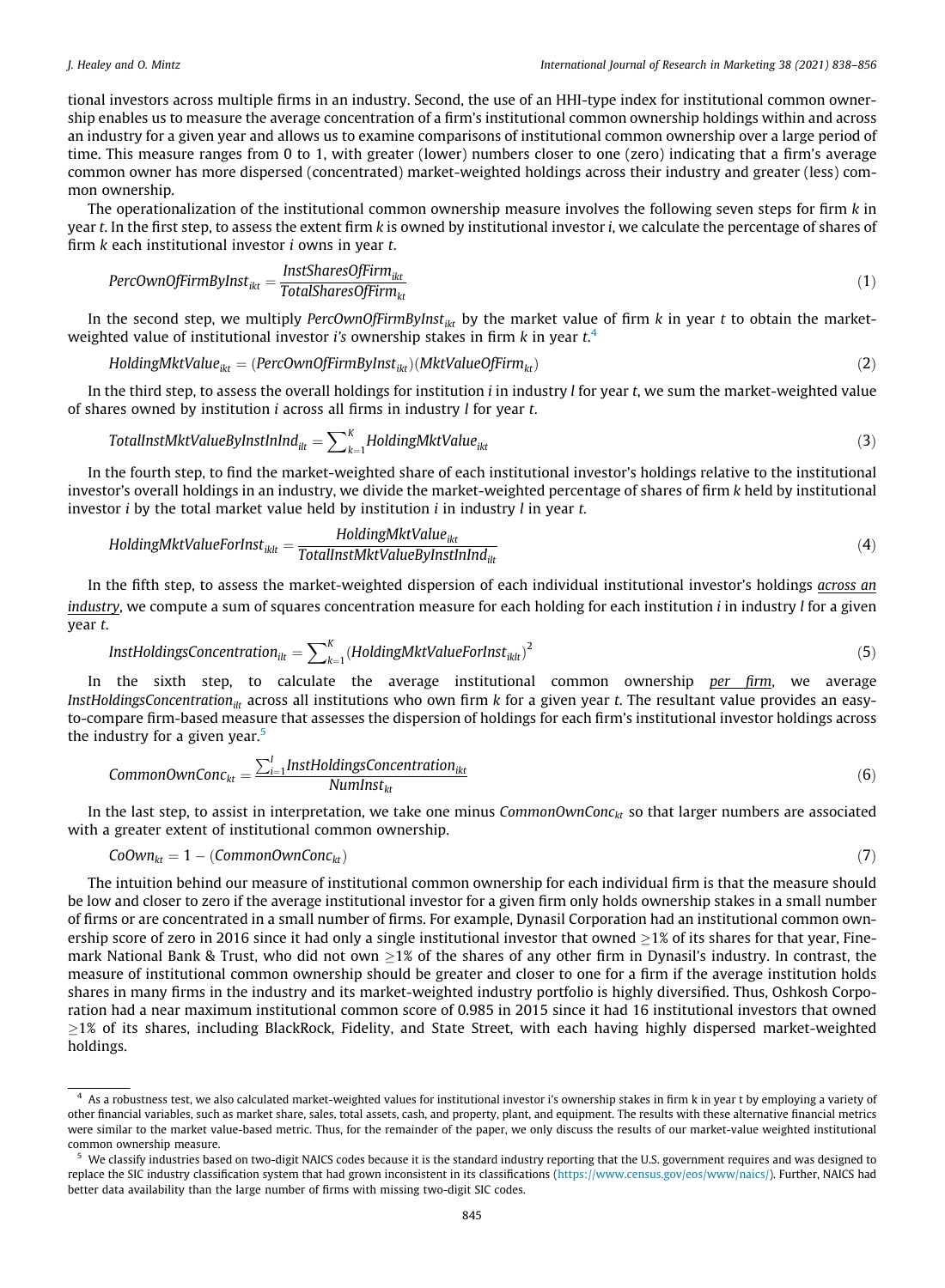<span id="page-8-0"></span>To establish theoretical and empirical validity of our proposed measure, we, first, found that institutional common owners in our interviews believed that a concentration-based measure that captured the market-value based holdings of firms was more representative than a tally of number of firms they held shares in the industry that did not account for the marketvalue of such holdings. Then, as an empirical test, we find that larger firms, which are typically listed on various indexes or ETFs such as the S&P 500 or Russell 1000 that generate a larger proportion of common owners (e.g., [Edmans & Holderness,](#page-17-0) [2017\)](#page-17-0), indeed have greater institutional common ownership scores. We further elaborate on this in the descriptive statistics section.

#### 5.1.2. Dependent variable

We employ the firm's return on assets (ROA) as our measure of performance, which is operationalized as earnings before interest, taxes, and depreciation divided by total assets (e.g., [Feng et al., 2015; Srinivasan et al., 2011](#page-17-0)). We focus on a firm's accounting performance rather than its financial market performance due to the potential for reverse causality between common ownership and financial performance, since common ownership may have a direct effect on the stock return or price of a firm. However, as a robustness test, we also tested alternative financial measures of performance in Section 6.3.

#### 5.1.3. Moderating variables

Marketing capabilities are operationalized consistent with prior research via an input–output approach using stochastic frontier estimation (SFE) (e.g., [Dutta et al., 1999](#page-17-0)). The SFE model estimates an inefficiency score based on the firm's ability to transform its marketing inputs into sales outputs. Firms with smaller inefficiency scores have greater marketing capabilities. Following [Swaminathan and Moorman \(2009\)](#page-18-0), we include (1) the installed base of customers (lagged firm sales), (2) firm resources devoted to the development of customer relationships (firm receivables), (3) overall marketing expenditures (sales, general, and administrative expenses), (4) advertising expenditures, and (5) R&D expenditures as the marketing input variables, and sales as the output variable for the model to estimate the firm's marketing capabilities. To estimate this model, we estimate a Production Frontier Model with a nonnegative distribution component that is assumed to be from a halfnormal distribution. We then compare the firm's actual sales with the projected sales frontier to obtain an inefficiency score, which is the inverse of a firm's marketing capabilities. $6$ 

Relative strategic emphasis is operationalized consistent with prior literature as advertising expenditures minus R&D expenditures, divided by total assets ([Han et al., 2017; Mizik & Jacobson, 2003\)](#page-17-0).<sup>7</sup> Hence, firms spending more on advertising activities than R&D activities will have a greater strategic emphasis value, which indicates the firm is relatively emphasizing value-appropriating over value-creating activities. Further, we scale strategic emphasis by the firm's total assets to minimize concerns that strategic emphasis may be confounded with the firm's ROA.

#### 5.1.4. Control variables

We also control for a variety of firm, industry, and institutional investor variables that may affect a firm's performance. First, because institutional investors and institutional common owners could prefer certain firms and industries, we include the following three variables to account for such unobserved preferences and potential sources of endogeneity: (1) percentage of institutional ownership for a firm, (2) average percentage of institutional ownership for an industry, and (3) industry institutional common ownership. Second, we include controls for firm performance commonly employed in previous marketing–finance interface research, such as the firm's size, financial leverage, industry competitive intensity, industry growth rate, and industry dynamism (e.g., [Feng et al., 2015; Han et al., 2017; Wang et al., 2015](#page-17-0)). Third, to account for unobserved effects for a given year, we include dummy variables for each observation year. Finally, as described in the next subsection, we control for additional firm and industry characteristics such as R&D pipeline, CEO's industry experience, and CMO on the board that are time invariant or do not vary significantly over time by the nature of the model, which accounts for unobserved firm heterogeneity. We refer the reader to [Table 2](#page-9-0) for further details on each of our variables, their operationalizations, and literature sources.

#### 5.2. Statistical model

#### 5.2.1. Model overview

Given the strategic nature of the focal variables in our conceptual model, we must account for a number of empirical issues, such as endogeneity, reverse causality, unobserved heterogeneity, and potential persistence or inertia in decision-

<sup>6</sup> As two separate robustness tests, we estimated two marketing capabilities measures that (i) did not include R&D expenditures and (ii) was calculated by including industry-level dummy variables as an input in the SFE model. The focal results for models utilizing these alternative specifications of marketing capabilities were consistent with the results from the described specification (see Web Appendix Table 6). Thus, for simplicity, we proceed by only using the marketing capabilities measure described in the main text.

 $<sup>7</sup>$  Empirically, we do not find much variation in marketing capabilities and strategic emphasis by industry. Thus, we do not include industry-dummies</sup> interacted with these moderators in our analysis. We also note that while advertising and R&D spending are part of the operationalization of both our marketing moderators, theoretically, marketing capabilities and strategic emphasis are two independent constructs since marketing capabilities measures the efficiency of marketing inputs in creating sales outputs, and SE measures how the firm relatively allocates its marketing expenditures. In addition, we also do not find much dependence between marketing capabilities and strategic emphasis as their correlation is r = 0.08. Finally, substantively, we observe a nearly equal split of low and high strategic emphasis firms that have above and below median marketing capabilities, and vice versa.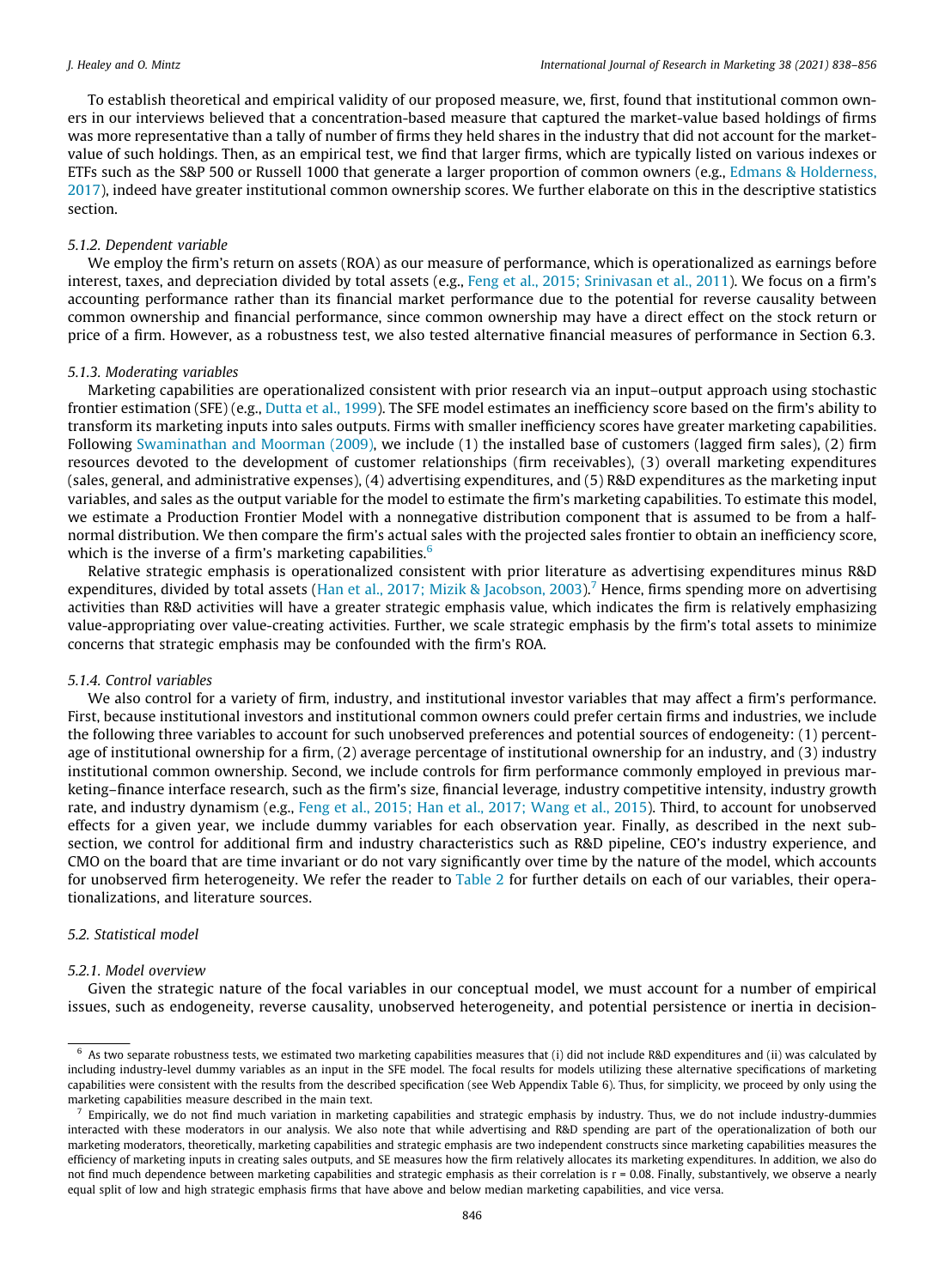#### <span id="page-9-0"></span>Table 2

Operationalizations, data and literature sources, and descriptive statistics of variables.

| Variable                                                         | Operationalization                                                                                                                                    | Data Source                                                                                                                                                      | Literature Source<br>(s)                                                                 | Mean    | St. Dev. |
|------------------------------------------------------------------|-------------------------------------------------------------------------------------------------------------------------------------------------------|------------------------------------------------------------------------------------------------------------------------------------------------------------------|------------------------------------------------------------------------------------------|---------|----------|
| <b>Focal Variables</b><br>Firm Performance<br>(Return on Assets) | (EBITDA)/Total Assets                                                                                                                                 | Compustat                                                                                                                                                        | Feng et al. (2015);<br>Srinivasan et al.<br>(2011)                                       | 0.01    | 0.30     |
| <b>Institutional Common</b><br>Ownership                         | For a given firm, the average<br>dispersion (concentration) of their<br>institutional investors' holdings<br>across an industry;<br>see Section 5.1.1 | Computed based on data from:<br>• Compustat<br>• Thompson Reuters 13f Summary<br>Database<br>· Thomson Reuters s34 Institu-<br>tional Investor Holdings Database | $\overline{\phantom{0}}$                                                                 | 0.97    | 0.07     |
| <b>Marketing Capabilities</b>                                    | Determined through SFE model<br>which produces inefficiency score;<br>see Section 5.1.3                                                               | Compustat                                                                                                                                                        | Swaminathan and<br>Moorman (2009);<br>Newmeyer et al.<br>(2016); Nguyen<br>et al. (2020) | 0.98    | 0.08     |
| Strategic Emphasis                                               | (Advertising - R&D Expenses)/Total<br>Assets                                                                                                          | Computed based on data from<br>Compustat                                                                                                                         | Mizik and<br>Jacobson (2003);<br>Han et al. (2017)                                       | $-0.01$ | 0.10     |
| <b>Control Variables</b>                                         |                                                                                                                                                       |                                                                                                                                                                  |                                                                                          |         |          |
| Firm Institutional<br>Owner Percentage                           | Percent of a firm's stock held by<br>institutional investors                                                                                          | Thompson Reuters 13f Summary<br>Database                                                                                                                         | <b>Bushee (1998)</b>                                                                     | 0.55    | 0.27     |
| <b>Industry Institutional</b><br>Owner Percentage                | Average firm institutional owner<br>percentage per industry                                                                                           | Computed based on merged datasets                                                                                                                                | $\qquad \qquad -$                                                                        | 0.58    | 0.12     |
| Average Industry<br>Common<br>Ownership                          | Average common ownership across<br>an industry in a year                                                                                              | Computed based on merged datasets                                                                                                                                | $\qquad \qquad -$                                                                        | 0.87    | 0.07     |
| Competitive Intensity                                            | Herfindahl-Hirschman Index (HHI)                                                                                                                      | Computed based on data from<br>Compustat                                                                                                                         | Feng et al. (2015)                                                                       | 0.04    | 0.06     |
| Financial Leverage                                               | (Debt in Current Liabilities + Total<br>Long-Term Debt)/Total Assets                                                                                  | Compustat                                                                                                                                                        | Han et al. (2017)                                                                        | 0.24    | 0.22     |
| Firm Size                                                        | Number of employees, in thousands<br>(natural log scaled)                                                                                             | Compustat                                                                                                                                                        | Han et al. (2017)                                                                        | 1.34    | 2.16     |
| <b>Industry Growth</b>                                           | Average rate of sales growth<br>(annualized) between $t - 2$ and $t$                                                                                  | Computed based on data from<br>Compustat                                                                                                                         | Wang et al. (2015)                                                                       | 0.06    | 0.08     |
| <b>Industry Dynamism</b>                                         | Absolute difference in the industry<br>growth rate from $t - 2$ to $t - 1$ versus<br>from $t - 1$ to $t$                                              | Computed based on data from<br>Compustat                                                                                                                         | Wang et al. (2015)                                                                       | 0.19    | 0.12     |
| Year                                                             | Observation Year                                                                                                                                      | Compustat                                                                                                                                                        |                                                                                          |         |          |

making and performance. However, finding appropriate instrumental variables (IVs) correlated with these variables but that do not have an effect on firm performance is difficult due to the endogeneity of our focal variables (e.g., see [Rossi, 2014](#page-18-0)) and the lack of theory or knowledge on drivers of common ownership behavior (e.g., see [Edmans & Holderness, 2017](#page-17-0)). Hence, consistent with prior research analyzing dynamic panel data in the marketing–finance interface literature (e.g., [Feng](#page-17-0) [et al., 2015; Mizik & Jacobson, 2009; Nezami et al., 2018\)](#page-17-0), we estimate our model using the Arellano–Bond General Method of Moments (GMM) method.

The Arellano-Bond GMM method utilizes first-differencing transformations, i.e., how changes in the independent variables affect changes in the dependent variables, to analyze dynamic panel data. The first-differencing transformations, like other methods of controlling for unobserved heterogeneity, controls for serial correlation [\(Ivanov et al., 2013](#page-17-0)) and accounts for static differences between firms, such as the industry in which the firm is classified [\(Tuli & Bharadwaj, 2009\)](#page-18-0). The Arellano-Bond GMM also helps control for endogeneity and reverse causality (as detailed in [Section 5.2.2\)](#page-10-0) through the use of IVs created by lagging endogenous variables [\(Kirca et al., 2020; Xiong & Bharadwaj, 2013\)](#page-17-0). Further, the Arellano-Bond GMM method computes valid asymptotic errors unlike other IV-based approaches like a control function ([Rossi,](#page-18-0) [2014\)](#page-18-0). Consequently, prior research in corporate finance identifies the Arellano-Bond GMM method as an appropriate method to deal with a dynamic panel data structure that has an unbalanced set of panels, unobserved heterogeneity, and endogenous variables ([Flannery & Hankins, 2013\)](#page-17-0).

Thus, we specify our statistical model as:

$$
\Delta ROA_{it} = \alpha + \beta_1(\Delta Common Own_{it-1}) + \beta_2(\Delta MktgCapability_{it-1}) + \beta_3(\Delta StrategyEemphasis_{it-1})
$$
  
+  $\beta_4(\Delta MktgCapability_{it-1})(\Delta Common Own_{it-1}) + \beta_5(\Delta StrategyEemphasis_{it-1})(\Delta Common Own_{it-1})$   
+  $\beta_6(\Delta ROA_{it-1}) + \sum_{w=1}^{8} \beta_{w+6} \Delta Controls_{it-1} + \sum_{t=1}^{T} \varphi_t Year_{it} + \Delta \varepsilon_{it}$  (8)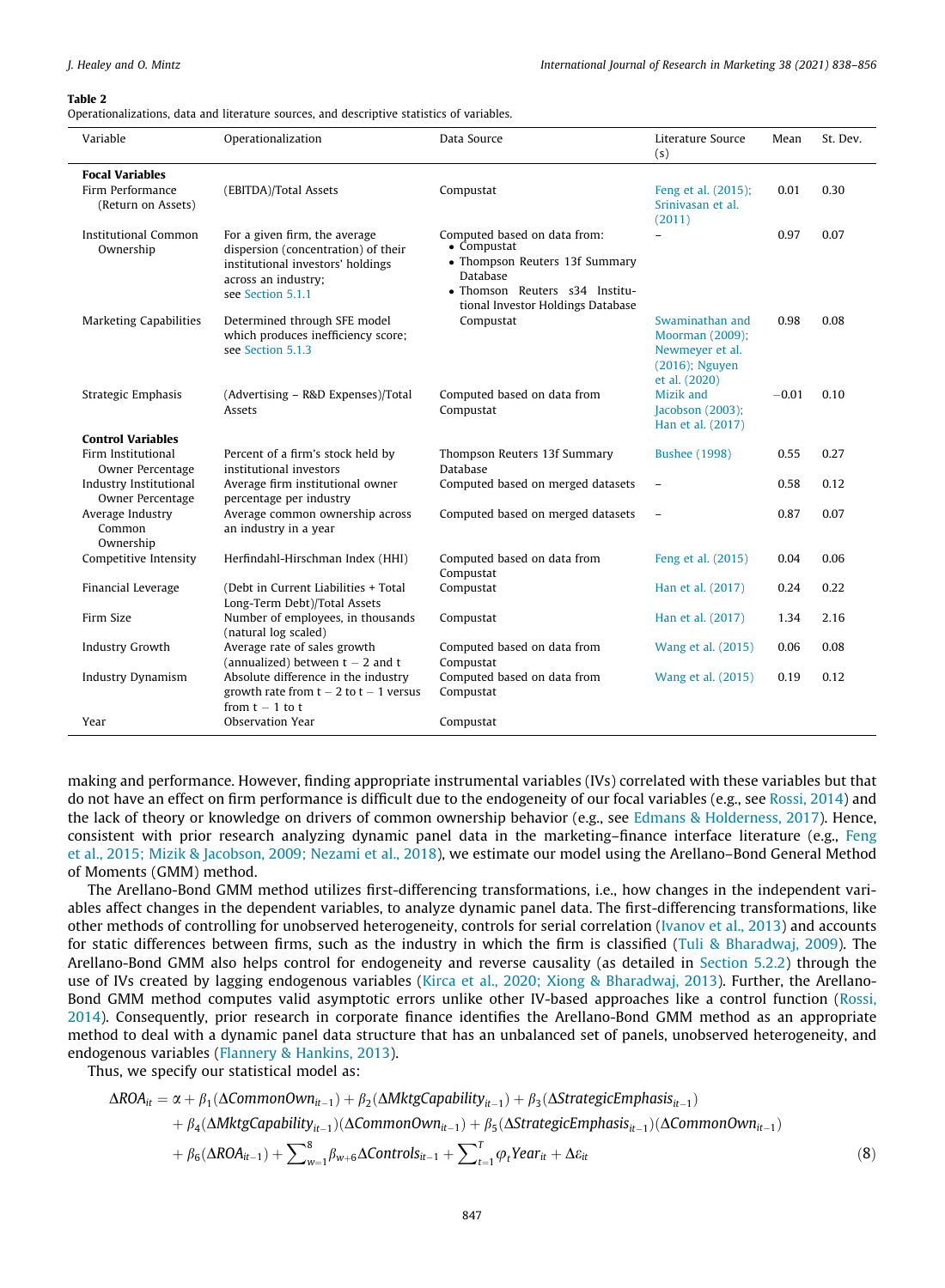### <span id="page-10-0"></span>5.2.2. Endogeneity

Despite accounting for the preferences of institutional investors for certain firms or industries via (i) the inclusion of several control variables and (ii) first-differencing all of our focal and control variables to help account for unobserved heterogeneity and potential inertia and persistence in our focal variables, endogeneity may still be present in our analysis. For example, institutional common owners may have additional, unobserved, and unaccounted for investment knowledge about certain firms compared to all other institutions or investors, which could result in biased empirical estimates due to endogeneity. Thus, to control for such potential endogeneity, the Arellano–Bond GMM model allows for the creation of instrumental variables (IVs) based on the lagged values of first-differenced covariates, which are theoretically correlated with our variable of interest, but not the model's error terms [\(Arellano & Bond, 1991; Xiong & Bharadwaj, 2013](#page-17-0)). In our model, we conservatively assume that all of our focal variables are endogenous. Hence, our approach results in theoretically valid IVs since it is unlikely that the error terms would be correlated with the instruments created using the lagged firstdifferenced variables, which prior research in the management-finance interface literature has suggested produces valid IVs to account for potential endogeneity in the ownership and firm performance context [\(Schultz et al., 2010\)](#page-18-0). Thus, the remaining endogeneity in our analysis that may be persistent even after controlling for firm- and industry-specific unobserved heterogeneity and institutional investor preferences should be accounted for by using such lagged IVs.<sup>8</sup>

#### 5.3. Descriptive statistics

Our final estimation sample contains 5,817 firm–year observations from 1,065 firms.<sup>9</sup> In [Table 2](#page-9-0), we provide descriptive statistics. In Web Appendix Table 1, we provide a correlation matrix. The median firm in the sample has 3,900 employees and spends \$9.5 million and \$7.4 million on advertising and R&D, respectively.

In Fig. 2, we display how institutional investors' percent of holdings steadily increases over three-decades of data from a low of 33.59% (in 1987) to a high of 72.11% (in 2015), apart from a small decrease during the Great Financial Crisis. On a firm–year observation level, we find the average firm in our sample has 8.5 institutional investors that own  $>1\%$  shares of the firm, who, combined, own an average of 26.0% of the firm's stock. The average firm-year observation has a common ownership measure of 0.968, with a standard deviation of 0.07, showing that institutional owners often engage in extensive common ownership, but the dispersion of common ownership varies by firm.



Fig. 2. Total ownership of firm stocks by institutional investors.

In Web Appendix Table 2, we rank-order all 1065 firms in our estimation sample based on their average extent of institutional common ownership over time. This table should be useful for public policymakers to examine which firms have the greatest and least extent of institutional common ownership, on average over time, based on an extensive collection of institutional holdings across a large number of firms and years. For example, we report the five firms with the greatest extent of common ownership are Empire Resorts Inc., Santa Barbara Restaurant Group, Allin Corp., H&H Oil Tool Co., and Audio King

<sup>8</sup> To further test the effect of industry-level unobservable effects, we estimated a model that included time-invariant industry-level dummy variables. We find that the results are consistent with the results of our focal model.

<sup>9</sup> The sample size was reduced from the initial sample employed to construct our institutional common ownership measure because we eliminated firms from our dataset that had missing data on one of our focal variables, and firms that did not have fully reported data for at least three consecutive years since our dynamic panel Arellano-Bond GMM estimation method requires lagged data to form instrumental variables to account for endogeneity. This greatly reduced our dataset as not every firm in Compustat reports all data employed for multiple years in a row. For example, not every firm the Compustat data is forced to report their advertising spending (a variable employed to compute our marketing strategic emphasis and marketing capability measures), and, in fact, previous reports have documented that less than half the firms in Compustat actually do report such spending [\(Han et al., 2017\)](#page-17-0). In addition, missing data also exists from many firms on their R&D spending.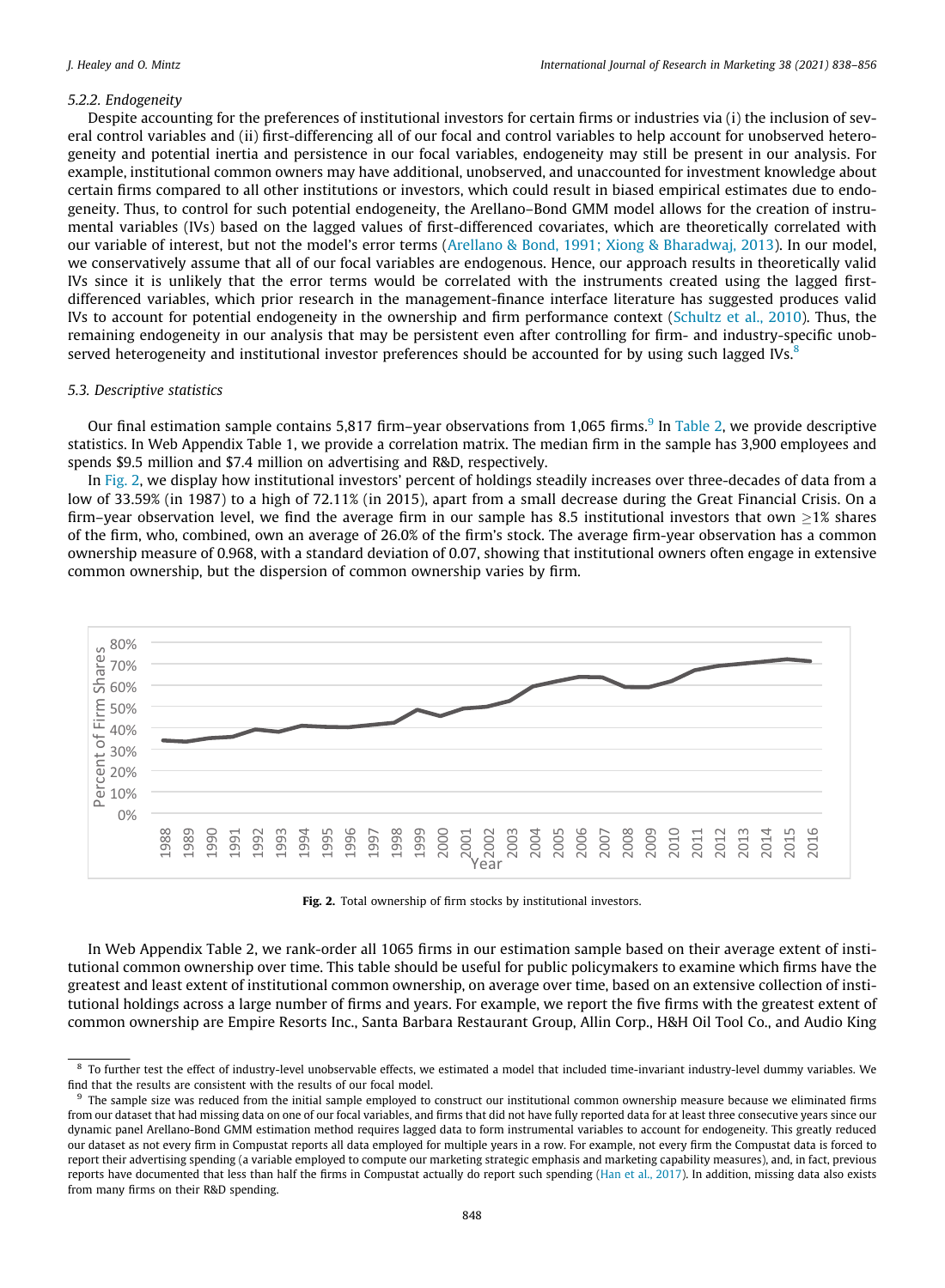Corp. and the five firms with the lowest common ownership are Telkonet Inc., Dynasil Corp., Taitron Components, Lyris Inc., and Conversant Inc.

Finally, in Web Appendix Table 3, we provide a comparison between firms with low and high institutional common ownership on key aspects. Interestingly, we do not find many differences between firms with low and high institutional common ownership, apart from firm size. These lack of differences are consistent with previous findings on institutional common ownership and large ownership blocks, which has described a lack of theory and knowledge on drivers of common ownership behavior other than larger firms are likely to have a greater prevalence of institutional owners (e.g., [Edmans &](#page-17-0) [Holderness, 2017\)](#page-17-0).

## 6. Results

### 6.1. Model-free evidence

In Fig. 3, we provide model-free evidence to better understand the nature of the relationships between common ownership, marketing, and firm performance. To enable ease of understanding of model-free visual evidence, we average a variable's score across a firm's yearly observations and then take median splits for each of the focal variables to provide low and high measures. In Panel A of Fig. 3, we observe that firms with high common ownership have slightly greater average ROA than firms with low common ownership. In Panel B of Fig. 3, we observe a positive relationship between institutional common ownership and ROA for firms with low marketing capabilities and firms with high strategic emphasis, but not for firms with high marketing capabilities and low strategic emphasis. Taken together, this model-free evidence indicates that the effects of institutional common ownership are not uniform and instead may be contingent on moderators, such as the firm's marketing capabilities and strategic emphasis. However, the model-free results presented could be driven by empirical issues inherent in this context, including reverse causality, endogeneity, unobserved heterogeneity, and firm- and industry-level effects. As such, to better analyze the data, we estimate our Arellano-Bond GMM econometric model, the results of which we discuss next.



*Panel A. Model-Free Evidence of Direct Relationships* 

Fig. 3. Model-free evidence. Note: The average ROA provided is the average of a variable's score across all a firm's yearly observations for each median split of high and low measures of the focal variables.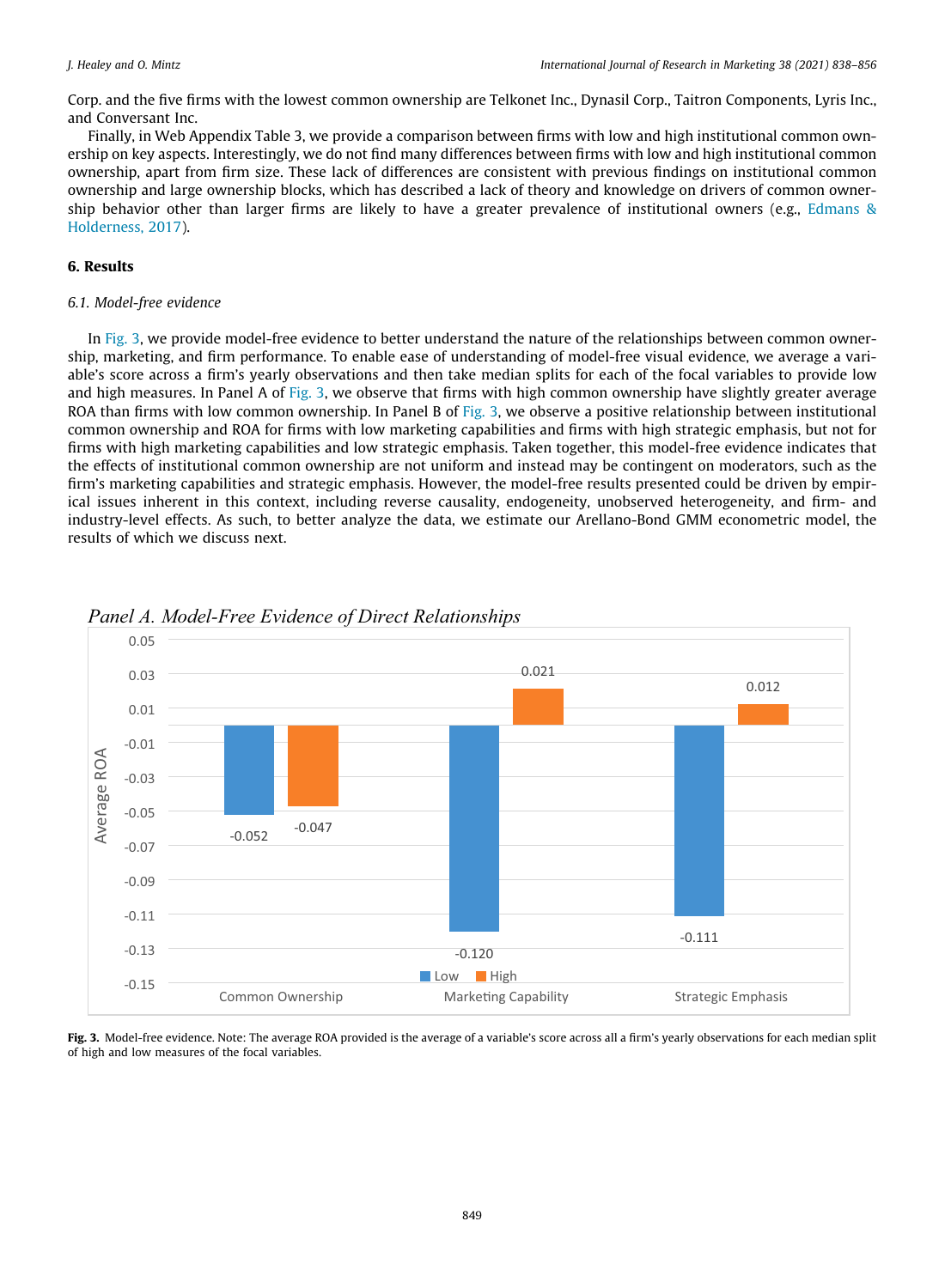

# *Panel B. Model-Free Evidence of Interactions*

Fig. 3. (continued).

#### 6.2. Parameter estimates

In Table 3, we provide the results of the empirical analysis. To begin, we find that an increase in institutional common ownership is associated with an increase in firm performance ( $p < .01$ ). Consequently, we find that institutional common ownership is related to better individual firm performance, which supports our expectation in H1. As a reminder, we include controls for the firm, industry, and economic setting as well as the percent of institutional ownership in a firm to ensure that our results are not due to an increase in overall institutional ownership. Further, we control for changes in an industry's institutional common ownership, which helps account for institutions' industry-level preferences.

#### Table 3

Results of Arellano-Bond GMM estimation.

| Variable                                                       | Coefficient | Z-Score | Sig.  |
|----------------------------------------------------------------|-------------|---------|-------|
| Intercept                                                      | $-2.49***$  | $-2.94$ | 0.003 |
| <b>Focal Variables</b>                                         |             |         |       |
| Institutional Common Ownership                                 | $2.50***$   | 2.93    | 0.003 |
| <b>Marketing Capability</b>                                    | $2.82***$   | 2.82    | 0.873 |
| Strategic Emphasis                                             | $1.01*$     | 1.85    | 0.065 |
| Institutional Common Ownership $\times$ Marketing Capabilities | $-2.60***$  | $-2.95$ | 0.003 |
| Institutional Common Ownership $\times$ Strategic Emphasis     | $-3.16***$  | $-5.80$ | 0.000 |
| <b>Control Variables</b>                                       |             |         |       |
| Lagged Performance                                             | $0.05***$   | 2.60    | 0.009 |
| Institutional Ownership of Firm                                | $0.31***$   | 10.14   | 0.000 |
| Industry Institutional Ownership                               | $-0.04$     | $-0.43$ | 0.668 |
| Industry Institutional Common Ownership                        | $-0.38***$  | $-3.51$ | 0.000 |
| Competitive Intensity                                          | $0.28***$   | 2.82    | 0.005 |
| Financial Leverage                                             | $-0.02$     | $-0.59$ | 0.557 |
| <b>Industry Growth</b>                                         | $-0.04$     | $-0.81$ | 0.418 |
| <b>Industry Dynamism</b>                                       | $-0.03$     | $-0.95$ | 0.342 |
| Ln(Firm Size)                                                  | 0.01        | 1.35    | 0.178 |
| <b>Model Diagnostics</b>                                       |             |         |       |
| $\chi^2$                                                       | 1,137       |         |       |

NOTES, \*\*\*p < .01; \*\*p < .05; \*p < 0.1.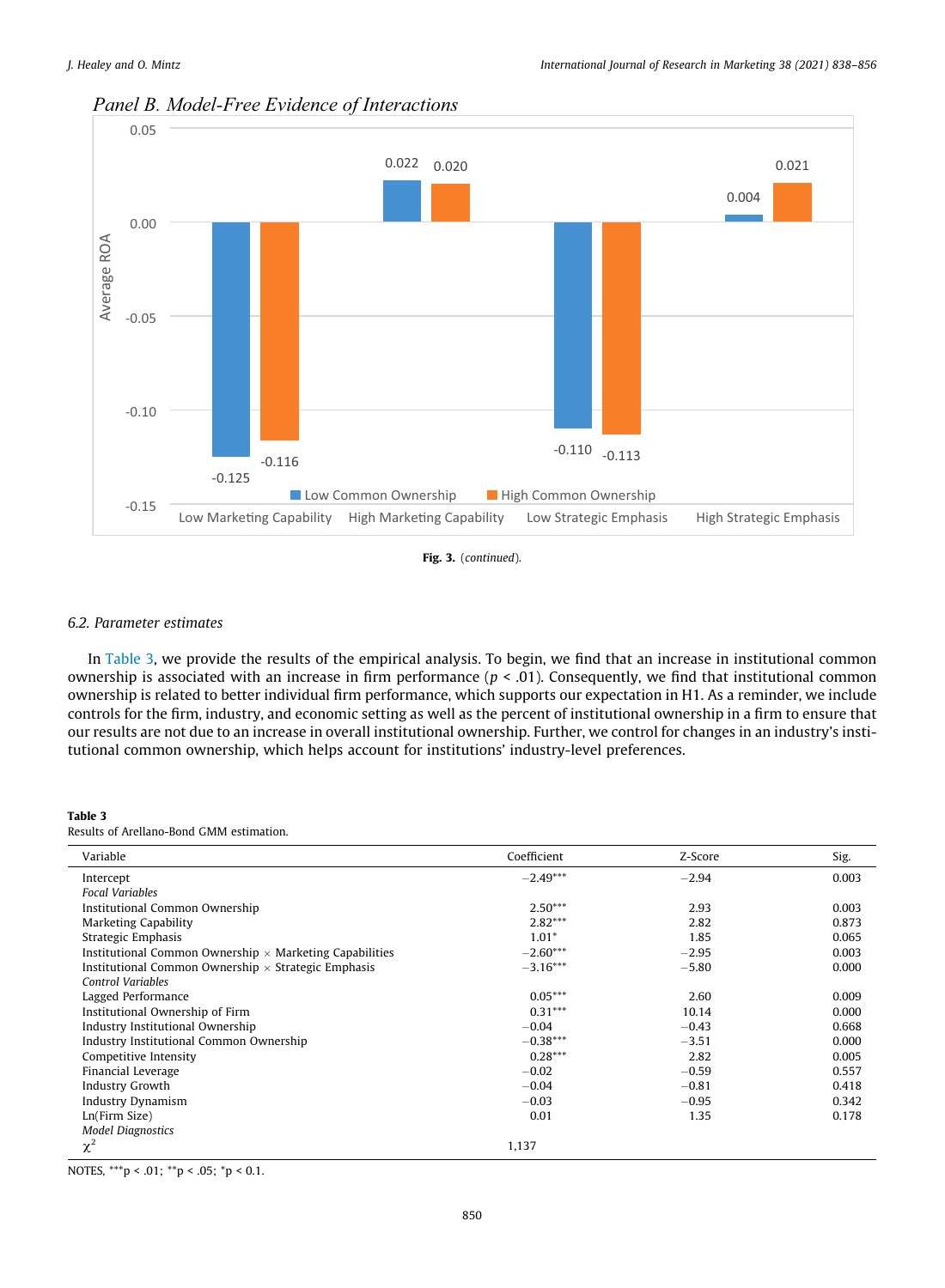Next, we examine whether the relationship between a firm's extent of institutional common ownership and its performance is moderated by its marketing capabilities and relative strategic emphasis, two measures that describe marketing at the strategic level. As expected, we find a negative interaction between institutional common ownership and marketing capabilities ( $p < .01$ ), indicating that common ownership provides less (more) benefit to more (less) marketing capable firms. Hence, we find support for H2. We also find that an increase in institutional common ownership relates to superior performance in firms whose strategic emphasis is oriented more toward value-creating R&D over value-appropriating advertising activities ( $p < .01$ ), providing support for H3. Combined, these marketing-related findings demonstrate that the relationship between institutional common ownership and firm performance can be impacted by strategic functions of the firm, such as its marketing.

#### 6.3. Robustness tests

[Table 4](#page-14-0) provides a summary of motivation, results, and insights gained from variants of our focal analysis conducted as robustness tests. First, given that we develop a new measure of institutional common ownership in this research, we test the robustness of our results to four alternative institutional common ownership measures: (i) common ownership across the entire sample of firms, (ii) the absolute size of the firm to account for differences in investors' attention towards larger firms (e.g., [Ferreira & Matos, 2008](#page-17-0)), and by employing two of [He and Huang's \(2017\)](#page-17-0) common ownership measures, i.e., (iii) the number of same-industry peers that share any common institutional owner with the firm and (iv) the sum of all common institutional owner percent holdings in the firm itself. We find statistical support for H1 and H2 when using each of these alternative institutional common ownership measures, and statistical support for H3 in the first two models.

Second, we follow a ''shoe-leather empirics" strategy, as recommended by [Edmans and Holderness \(2017\)](#page-17-0) when empirically examining the effects of large stockholders on firm performance. This strategy involves examining whether our results are consistent when only testing subsets of the sample in which a firm's strategic marketing is most likely to moderate the relationship between institutional common owners and firm performance. If we do not find support for our hypotheses in these sub-samples, our estimation and measures could appear biased or have validity issues. Therefore, we split the sample by firms that possess more or less than the median amount of (i) marketing capabilities and (ii) strategic emphasis, and by firms that have their largest block of institutional common investors (iii) classified as professional investment firms and (iv) considered to employ an active investment strategy.<sup>10</sup> In each of the models employing subsets of our data, we find that the results for each of our hypotheses hold.

Third, we examine whether common ownership has similar effects on different measures of firm performance other than ROA. We employ three alternative performance measures to evaluate the robustness of our results: (i) sales (natural logscaled), (ii) Tobin's q, and (iii) market value. We find the results of H1 and H2 remain consistent with the focal model when employing each of the three alternative performance measures, but only find partial support for H3.

Finally, to provide evidence that the results are not driven exclusively by the methodology and estimation technique used to test our hypotheses, we test our conceptual framework by employing an alternative control for endogeneity, specifically, a switching regression model (e.g., [Cao & Sorescu, 2013\)](#page-17-0). As discussed in detail in Web Appendix A, the switching regression model estimates two regression equations and a criterion function to control for endogeneity of a focal variable by using observed and unobserved factors to assign observations to each regression equation. In this analysis, we estimate two regression equations based on regimes determined by whether the observation is likely to be characterized by a high or low amount of common ownership. We find that the positive effect of institutional common owners on firm performance (H1) and the moderating effect of marketing capabilities on this relationship (H2) are both driven primarily by firms with lower levels of common ownership. In contrast, we find the moderating effect of strategic emphasis (H3) exists for common ownership at both high and low levels. The potential implications of these results to public policy are detailed in the Discussion section.

### 7. Additional analysis on the role of firm size

An additional insight from our interviews with institutional common owners was that managers of smaller firms were more likely to seek and implement insights and industry best marketing and R&D practices in comparison to their larger competitors. For example, one institutional common owner described how smaller firms often aggressively sought advice on best practices to improve their productivity, including by seeking knowledge about competitor marketing efforts. Further, another institutional common owner described his role as a conduit linking his smaller firms with his other firms to collaboratively work on R&D projects and establish knowledge sharing of best practices.

Prior literature also suggests that institutional investors often hold more clout in smaller firms' decision making due to institutions' punitive financial market repercussions to such firms if they sell their stakes ([Brav et al., 2008](#page-17-0)). In addition, prior literature has found that smaller firms have more limited resources than larger firms ([Wang et al., 2015\)](#page-18-0), constraining smaller firms' risk-taking abilities ([González-Uribe, 2020](#page-17-0)) and access to external and internal networks of knowledge

<sup>&</sup>lt;sup>10</sup> The investor classifications are defined by data from Paul Bushee's Wharton School website: [https://accounting-faculty.wharton.upenn.edu/bushee/iivars/](https://accounting-faculty.wharton.upenn.edu/bushee/iivars/%23mgrno) [#mgrno.](https://accounting-faculty.wharton.upenn.edu/bushee/iivars/%23mgrno)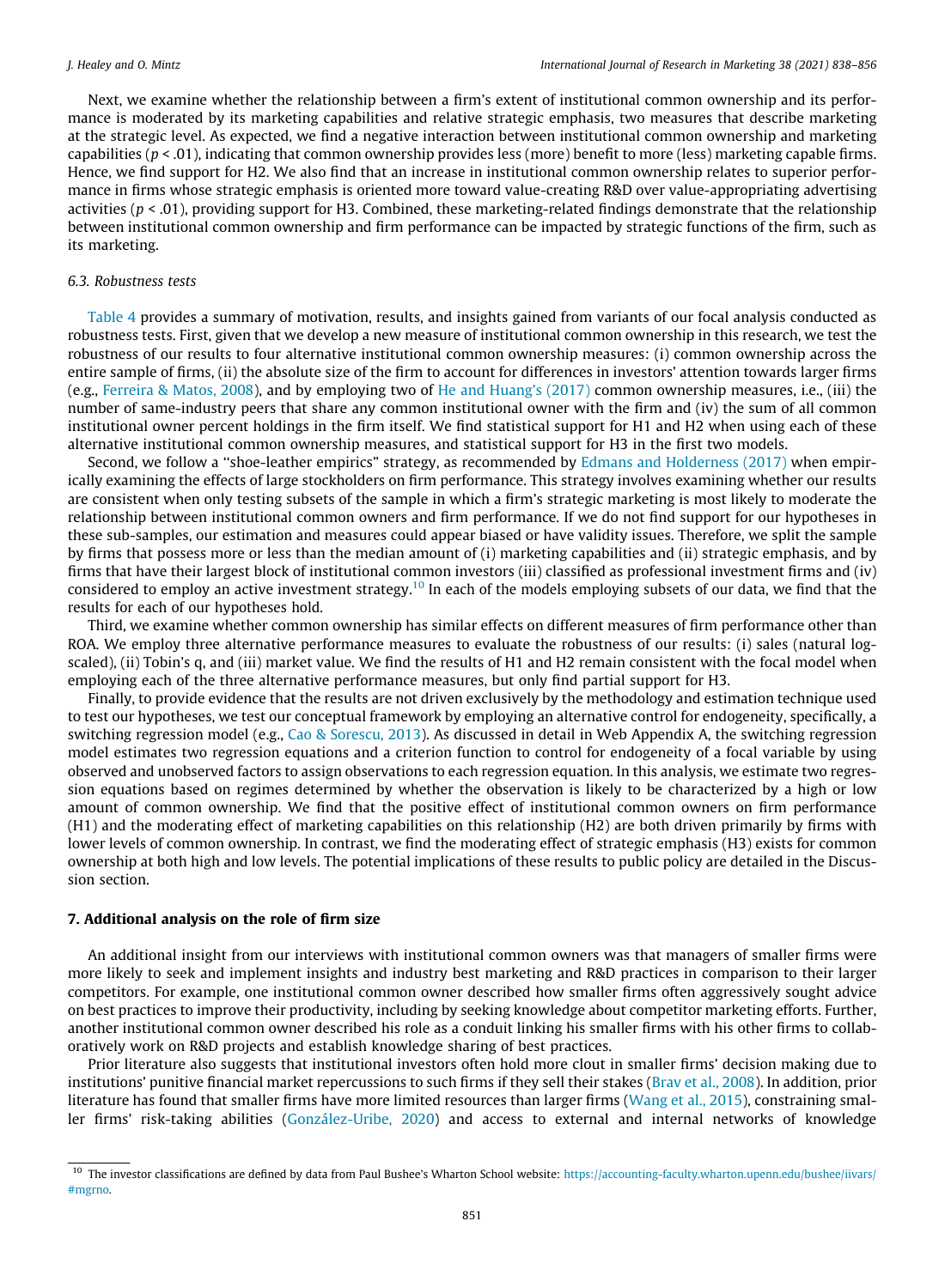#### <span id="page-14-0"></span>Table 4

Summary of expected effects and results for robustness tests.

| Robustness Test                              | Motivation for Robustness Test                                                                                                         | Common<br>Owner | Common<br>Common<br>Owner $\times$<br>Owner $\times$ |                     | Insights from Robustness Test                                                                                                                                                                               |  |
|----------------------------------------------|----------------------------------------------------------------------------------------------------------------------------------------|-----------------|------------------------------------------------------|---------------------|-------------------------------------------------------------------------------------------------------------------------------------------------------------------------------------------------------------|--|
|                                              | Hypothesis (Expected Effect)                                                                                                           | $H1 (+)$        | Mkt. Cap.<br>$H2(-)$                                 | tr. Emp.<br>$H3(-)$ |                                                                                                                                                                                                             |  |
| <b>Focal Results</b>                         |                                                                                                                                        | مما             | مما                                                  | مما                 | Common ownership is positively<br>associated with firm perf.; stronger<br>effect for firms with lower marketing<br>capab. and relative str. emp. oriented to<br>R&D over advertising                        |  |
| Entire Sample Common                         | <b>Alternative Specifications to Common Ownership Measure</b><br>Common owners may benefit co-                                         | مما             |                                                      | مما                 | Common ownership provides benefits                                                                                                                                                                          |  |
| Ownership                                    | owned firms outside of industry; also,<br>to test sensitivity of this measure to the<br>usage of NAICS-based industry<br>specification |                 |                                                      |                     | firms across and within industries                                                                                                                                                                          |  |
| Absolute Size of Firm                        | Investors' attention and preferences<br>may be focused towards larger firms<br>(e.g., Ferreira & Matos, 2008)                          | مما             | مما                                                  | مما                 | Common ownership provides benefits<br>to firms, even accounting for owners<br>paying more attention to larger firms                                                                                         |  |
| Number of Common<br>Owners                   | Alternative measure of common<br>ownership employed by He and Huang<br>(2017)                                                          | مما             | مما                                                  | X                   | Effect of common ownership and the<br>moderating effect of marketing capab.<br>are robust to these specifications of                                                                                        |  |
| Sum of Common Owners<br>Holding in Firm      | Alternative measure of common<br>ownership employed by He and Huang<br>(2017)                                                          | مما             | مما                                                  | X                   | common ownership; Str. Emp.<br>potentially insignificant due to the<br>measure no longer being market-<br>weighted, which can dilute common<br>owners' influence in firms                                   |  |
| <b>Subsets of Data</b>                       |                                                                                                                                        |                 |                                                      |                     |                                                                                                                                                                                                             |  |
| Low Marketing Capabilities<br>(below median) | Common ownership is expected to<br>benefit firm perf. for firms with lower<br>marketing capabilities                                   | مما             |                                                      | مما                 | Common ownership provides greater<br>benefits to firms with low marketing<br>cap.; results also hold when only<br>examining firms with high marketing<br>capab.                                             |  |
| Low Strategic Emphasis<br>(below median)     | Common ownership is expected to<br>benefit firm perf, for firms with lower<br>strategic emphasis                                       | مما             | مما                                                  | مما                 | Common ownership provides greater<br>benefits to firms that spend more on<br>R&D than advertising (low str. emp.<br>emphasis); Results also hold when only<br>examining firms with high marketing<br>capab. |  |
| <b>Investment Firm</b>                       | Professional institutional common<br>investment advisors provide unique<br>benefits for firm perf.                                     | مما             |                                                      | مما                 | Results hold when investigating solely<br>the firms that have largest block of<br>institutional common investors                                                                                            |  |
| Active Investment<br>Strategies              | Active investor institutional common<br>owners provide unique benefits for firm<br>perf. (He & Huang, 2017)                            | مما             | مما                                                  | مما                 | classified as (i) investment advisors and<br>(ii) active investors                                                                                                                                          |  |
| <b>Alternative Measures of Performance</b>   |                                                                                                                                        |                 |                                                      |                     |                                                                                                                                                                                                             |  |
| Sales                                        | Examine whether common ownership<br>affects other forms of firm perf.                                                                  | مما             | مما                                                  | X                   | Str. Emp. does not impact common<br>own,'s effect on firm sales                                                                                                                                             |  |
| Tobin's q                                    |                                                                                                                                        | مما             | مما                                                  | مما                 | Results hold when examining market<br>value perf.                                                                                                                                                           |  |
| Market value                                 |                                                                                                                                        |                 | مما                                                  | X                   | Investors may negatively value a<br>strategy that emphasizes less R&D<br>spending to develop breakthrough<br>R&D-based innovations (e.g., Wies &<br>Moorman, 2015)                                          |  |
| Low Common Ownership                         | Alternative Model Specification to Account for Endogeneity<br>Switching regression that controls for                                   | مما             | مما                                                  | مما                 | Greater common ownership provides                                                                                                                                                                           |  |
| (below median)                               | observed and unobserved factors                                                                                                        |                 |                                                      |                     | benefits for firms with less common                                                                                                                                                                         |  |
| High Common Ownership<br>(above median)      | driving common ownership                                                                                                               | X               | X                                                    | مما                 | ownership, especially for firms with<br>lower marketing capab. and<br>strategically oriented towards value<br>creation (R&D)                                                                                |  |

+ = a positive hypothesized relationship; - = a negative hypothesized relationship;  $\blacktriangleright$  = p  $\le$  0.1; X = p > 0.1. Web Appendix Table 4 provides each model's coefficients.

[\(Harmancioglu et al., 2010](#page-17-0)). Consequently, we provide exploratory analyses for whether firm size acts as an additional moderator of the relationships between institutional common ownership, marketing capabilities, strategic emphasis, and firm performance. Based on the theory and managerial insights noted above, we expect an increase in institutional common ownership to be associated with a greater increase in the performance of smaller over larger firms. In addition, we expect smaller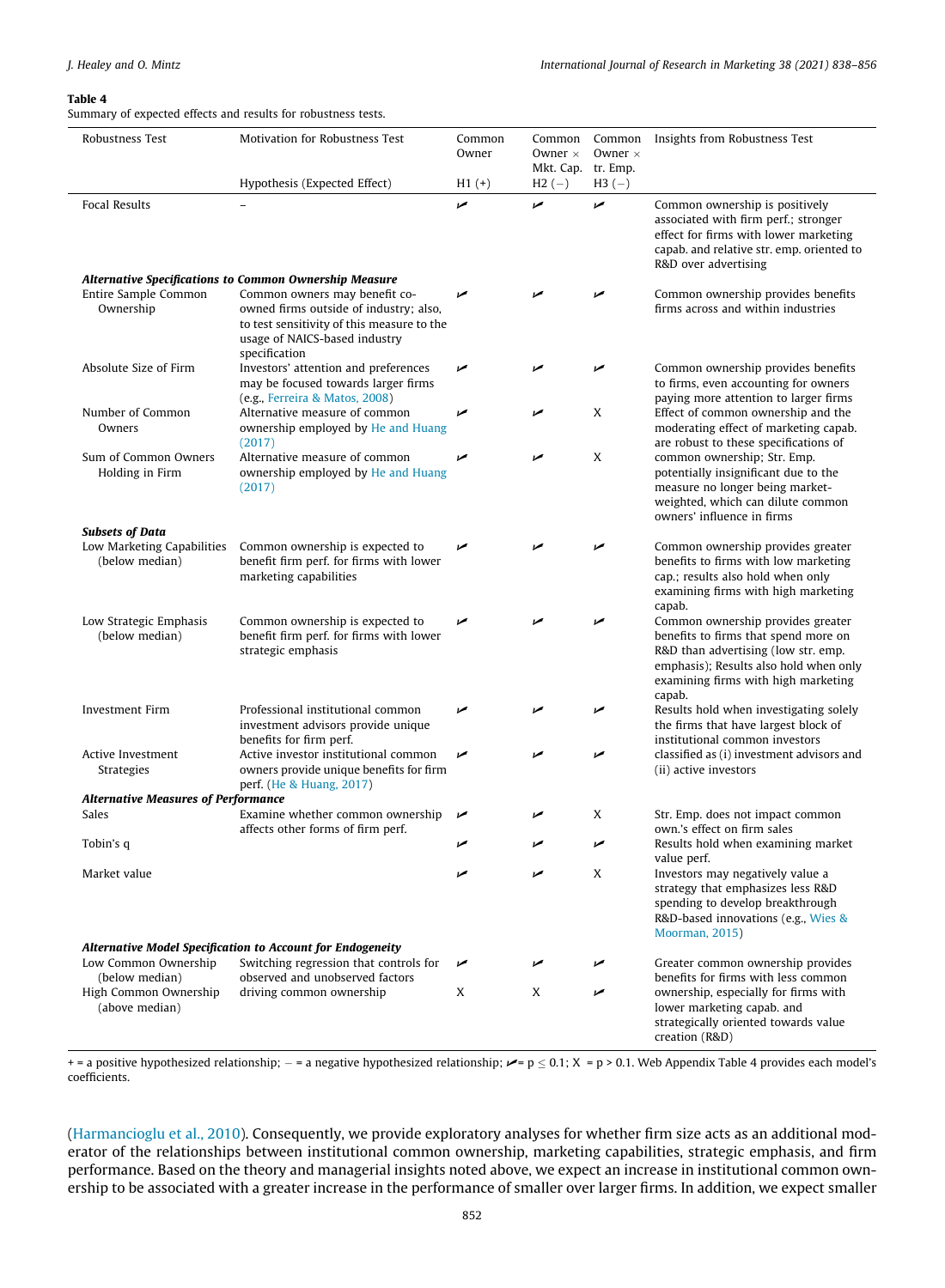firms to benefit more from common ownership if they have lower marketing capabilities and when they spend relatively more on value-creating R&D expenditures than on value-appropriating advertising expenditures.

We test the potential moderating role of firm size via three methods. First, we add two-way and three-way interactions to Eq. [\(8\).](#page-9-0) Second, we analyze sub-samples of our data, based on two thresholds of firm size, i.e., the smallest 50% and 75% of firms. Third, we employ switching regressions that examine observations classified into two regimes based on expected small and large firm size, as an alternative method to account for potential endogeneity of firm size. We report the results of these analyses in Web Appendix Table 5. In the models that (i) examine subsets of data based on firm size and (ii) utilize switching regression models to account for endogeneity in firm size, we find that an increase in institutional common ownership is significantly associated with an increase in the performance of smaller but not larger firms. In addition, we find that an increase in institutional common ownership is significantly associated with an increase in the performance for firms with less marketing capabilities and with a strategic emphasis oriented toward value-creating R&D over value-appropriating advertising activities, again, only for smaller and not for larger firms, and these results are consistent across the different estimated models. Hence, we find smaller (larger) firms are more (less) likely to experience the positive benefits provided by institutional common ownership. This suggests that although smaller firms are less likely to have greater institutional common ownership (e.g., [Edmans & Holderness, 2017\)](#page-17-0), these firms offer a profitable opportunity for common owners to invest and provide performance-oriented-benefits.

#### 8. Discussion

#### 8.1. Managerial and theoretical implications

Institutional common ownership has garnered interest and concern from regulators (e.g., [Federal Trade Commission,](#page-17-0) [2018\)](#page-17-0), the popular press (e.g., [Authers, 2016](#page-17-0)), and academics (e.g., [Azar et al., 2018](#page-17-0)). Despite this interest, to our knowledge, no research has heretofore examined how the nature and effectiveness of certain organizational functions and strategies, such as a firm's marketing strategy, impacts the relationship between common ownership and firm performance. To address this gap, this research builds on the principal-agent relationship between institutional common owners and firm managers to examine how institutional common owners' incentives and capabilities to influence firm managers are linked to firm performance and how this effect can differ in extent between firms characterized by varying marketing efficiency and allocation between advertising and R&D expenditures.

Empirically, across a number of models and analyses, we find that an increase in institutional common ownership is associated with a positive, rather than a negative, effect on firm performance. Further, we find institutional common owners' effect on performance is stronger for firms with lower marketing capabilities. We also find partial support that the positive relationship between institutional common ownership and firm performance is stronger for firms with a marketing strategic emphasis towards value-creating R&D expenditures rather than value appropriating advertising expenditures. Also, in our additional analysis, we find the empirical relationships between institutional common ownership, marketing capabilities, strategic emphasis, and firm performance are primarily driven by their effects on smaller firms.

Taken together, these results demonstrate institutional common ownership can provide firm performance benefits to firms that are in greater need of common owners' market knowledge, enabling of risk-taking, and ability to reduce barriers to collaboration (i.e., firms with less marketing capabilities, a strategic emphasis on value creation, and that are smaller). Hence, our results demonstrate that institutional common owners can provide positive consequences to their individual firms, which is in contrast to the negative consequences generally noted in the popular press (e.g., [Posner et al., 2016](#page-18-0)). Further, our research provides evidence that regulators should consider how a firm's extant strategic marketing can help determine whether institutional common owners provide positive or negative effects to their individual firms. As such, our results suggest that appropriate regulation of common ownership should not be a one-size-fits all strategy as not all of common owners' consequences will be negative. Their consequences will, instead, be dependent on the firm's functions and strategies, such as their extant marketing.

#### 8.2. Future research and limitations

Future research is needed to expand beyond this first study in marketing to better understand the relationship between institutional common ownership and marketing. For example, the performance effects of common ownership documented in our research could be a function of institutional common owners providing their firms with better knowledge of consumers' wants and needs, potentially increasing consumer welfare, or due to a variety of factors that can potentially harm consumer welfare, such as lower competitive intensity or avoidance of price wars between firms. Thus, the results documented in our research could come at the expense of consumer welfare or, in contrast, be beneficial for consumers by potentially improving the ability of firms to match offerings with consumer wants and needs. Further, less is known about how changes in the concentration of institutional common ownership affects employee compensation, informal and formal communication and projects with competitors, and vertical distribution channels. In addition, future research can examine the effect of institutional common ownership by including more fluid industry classification based on individual annual reports, such as via textual network industry classification ([Hoberg et al., 2013](#page-17-0)).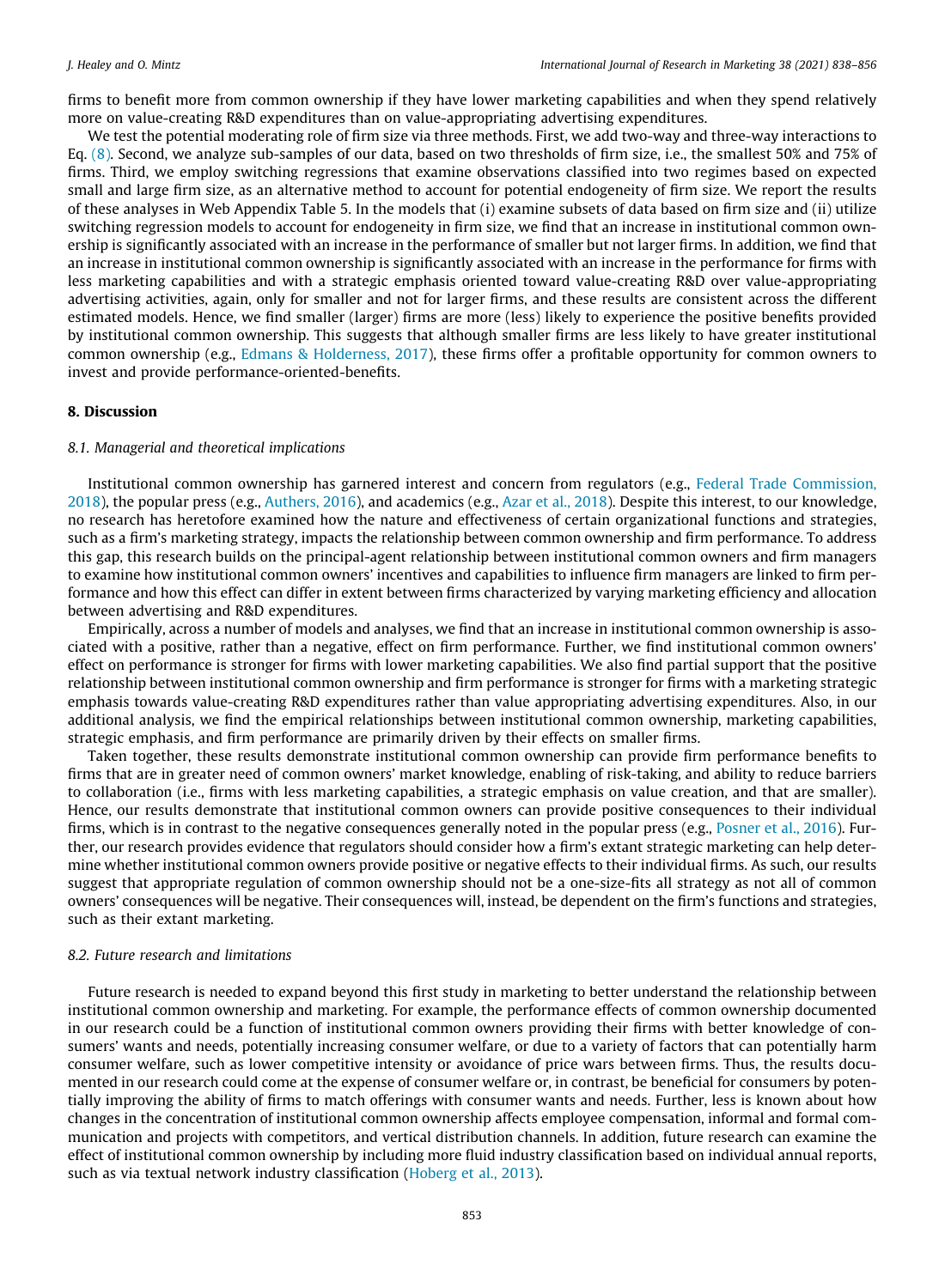One follow-up question we explored is whether institutional common owners directly affect firms' marketing efforts. We examined whether an increase in institutional common ownership directly affected advertising intensity, R&D intensity, strategic emphasis, marketing capabilities, and the inclusion of a marketer as a top management team executive (proxied as a top-five most paid employee). However, despite the likelihood of institutional common ownership directly affecting the marketing practices of individual firms, we did not find that institutional common ownership significantly affected changes to these marketing factors. In contrast, we found that marketing has an indirect effect on the relationship between institutional common ownership and firm performance. Institutional common owners have a lesser ability to help firms that are producing better results with customers (i.e., better marketing capabilities) and spending more on value-appropriating advertising activities than value-creating R&D activities, as such firms are in less need of common owners' knowledge of industry best practice, enabling of risk-taking, and ability to reduce barriers to collaboration.

We also examined the relationship between institutional common owners, a firm's extant marketing, and firm strategic activities like acquisitions, board interlocks, and corporate governance. In exploratory analysis using switching regression models to account for endogenous selection effects, we find the positive effects of institutional common ownership appear to be mostly associated with firms that are not engaging in acquisition behavior, but do not find evidence suggesting that board interlocks or corporate governance changes are related to the performance effects of common ownership or marketing's moderating effect on this relationship. These results, which are summarized in Table 5, suggest that institutional common owners' accumulated market knowledge and ability to reduce barriers of collaboration could serve as an alternative to firms relying on formal acquisitions. In addition, these results demonstrate how institutional common owners can benefit firms with fewer resources, such as those less likely to engage in acquisitions.

Overall, the goal of our research was to introduce the concept of institutional common ownership to the marketing literature and establish that strategic marketing, as measured in this study by the firm's marketing capabilities and strategic emphasis, can affect the relationship between institutional common ownership and firm performance. Further, our research

#### Table 5

Summary of additional analyses.

| Focus of analysis                                     | Motivation                                                                                                                                                                            | <b>Empirical Test Method</b>                                                                                                    |     | Result $Insight(s)$                                                                                                                                                        |
|-------------------------------------------------------|---------------------------------------------------------------------------------------------------------------------------------------------------------------------------------------|---------------------------------------------------------------------------------------------------------------------------------|-----|----------------------------------------------------------------------------------------------------------------------------------------------------------------------------|
| Firm Size                                             |                                                                                                                                                                                       |                                                                                                                                 |     |                                                                                                                                                                            |
| Common Owner $\times$ Firm Size                       | Common owners' have more clout to<br>influence small firms, which should<br>increase likelihood of use of common<br>owner's recommendations                                           | Two-way interactions,<br>switching regressions, and<br>subsets of data based on<br>firm size (smallest 50% and<br>75% of firms) | P   | 1) Smaller (larger) firms are more<br>(less) likely to experience the<br>positive benefits provided by<br>institutional common owner-<br>ship                              |
| Common Owner $\times$ Mkt.<br>Cap. $\times$ Firm Size | The relative advantage of common<br>ownership to firms with lower<br>marketing capabilities will primarily<br>occur in smaller firms                                                  | Three-way interactions,<br>switching regressions, and<br>subsets of data based on<br>firm size (smallest 50% and                | مما | 2) Smaller firms offer a profitable<br>opportunity for common own-<br>ers to invest and provide perfor-<br>mance-oriented-benefits                                         |
| Common Owner $\times$ Str.<br>Emp. × Firm Size        | The relative advantage of common<br>ownership to firms with a relative<br>strategic emphasis on value creation<br>(R&D) will primarily occur in smaller<br>firms                      | 75% of firms)                                                                                                                   | مما |                                                                                                                                                                            |
| Direct Effect of Common Ownership<br>Ad. Intensity    | Common owners may directly affect                                                                                                                                                     |                                                                                                                                 | X   | No direct effect on firm practice                                                                                                                                          |
| R&D Intensity                                         | a firm's marketing efforts and                                                                                                                                                        |                                                                                                                                 | X   | documented                                                                                                                                                                 |
| Mkt. Cap.                                             | strategies                                                                                                                                                                            |                                                                                                                                 | X   |                                                                                                                                                                            |
| Str. Emp.                                             |                                                                                                                                                                                       |                                                                                                                                 | X   |                                                                                                                                                                            |
| Marketer as a top 5 paid<br>employee                  |                                                                                                                                                                                       |                                                                                                                                 | X   |                                                                                                                                                                            |
| Mediating Effect of Common Ownership                  |                                                                                                                                                                                       |                                                                                                                                 |     |                                                                                                                                                                            |
| Acquisitions                                          | Common ownership can help<br>identify acquisition targets or<br>negatively affect the need to engage<br>in acquisitions (e.g., Matvos &<br>Ostrovsky 2008)                            | Switching regression models $\triangleright$<br>for each variable (yes/no)                                                      |     | Institutional common owners'<br>accumulated market knowledge and<br>ability to reduce barriers of<br>collaboration could serve as an<br>alternative to formal acquisitions |
| <b>Board Interlocks</b>                               | Common owned firms can help<br>increase likelihood of board<br>members on co-owned firms, which<br>facilitates knowledge transfer and<br>ability to collaborate (He & Huang,<br>2017) |                                                                                                                                 | X   | No mediated effect on board<br>interlocks or corporate governance<br>documented                                                                                            |
| Corporate Governance                                  | Common ownership improves<br>corporate governance structure,<br>which should increase firm<br>performance (He et al., 2019; Kang<br>et al., 2018)                                     |                                                                                                                                 | X   |                                                                                                                                                                            |

 $\blacktriangleright$  = p  $\le$  0.1; X = p > 0.1; P = partial support (i.e., significant in some models).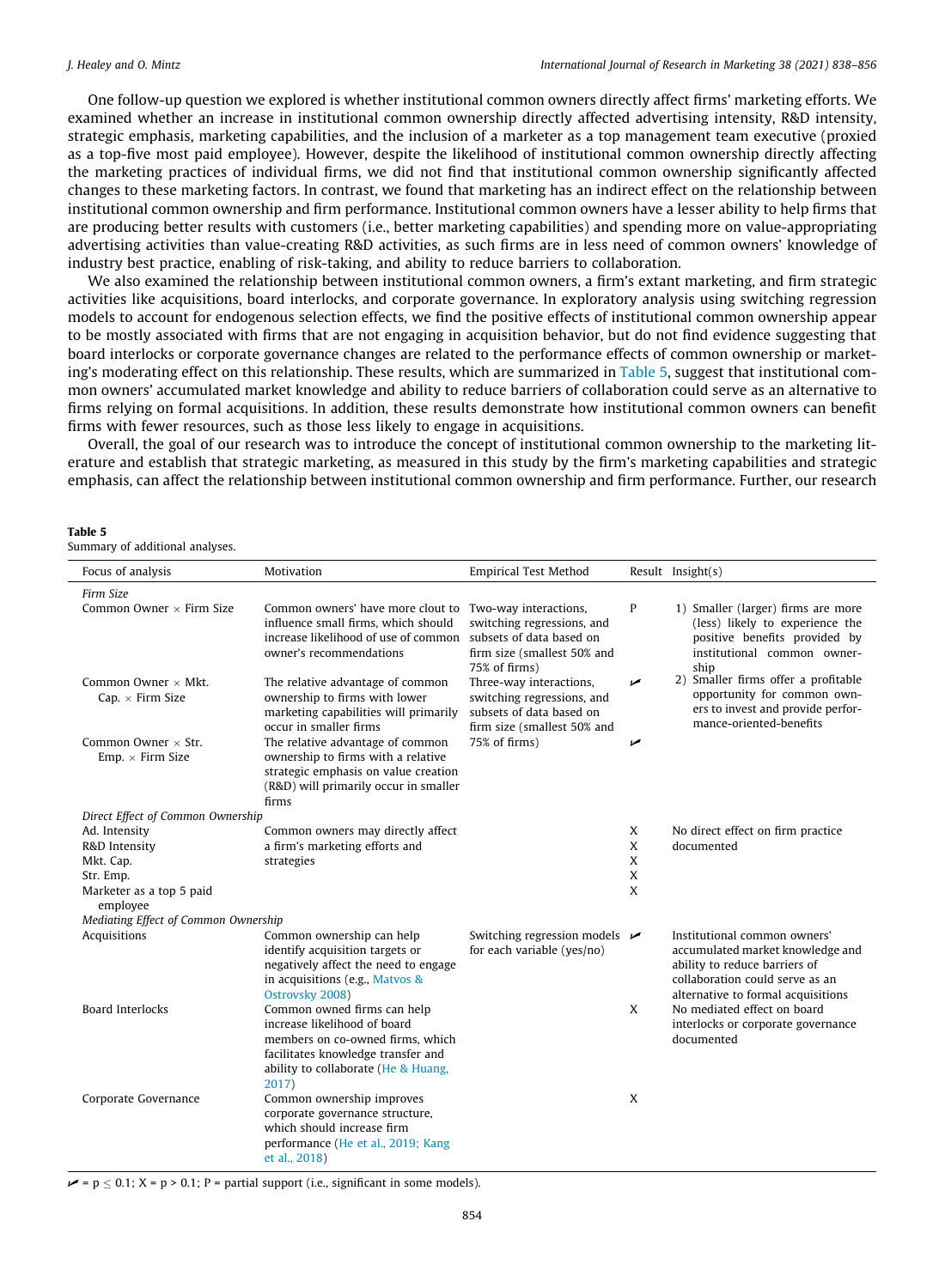<span id="page-17-0"></span>identifies the importance of marketing as a moderator when analyzing the consequences of institutional common ownership on firm performance, which should be useful for policymakers when assessing the possibility of regulations to address concerns about institutional common ownership. Specifically, firms characterized by less efficient marketing and value creation marketing strategies gain performance benefits from institutional common ownership, potentially creating more intense competition. As such, it is important for marketing researchers to continue to develop our understanding of this relationship with future research on this topic.

#### Appendix A. Supplementary data

Supplementary data to this article can be found online at [https://doi.org/10.1016/j.ijresmar.2021.05.003.](https://doi.org/10.1016/j.ijresmar.2021.05.003)

#### References

Aguilar, L. A. (2013). Institutional investors: Power and responsibility[. U.S Securities and Exchange Commission. https://www.sec.gov/News/Speech/Detail/](http://refhub.elsevier.com/S0167-8116(21)00038-0/h0005) [Speech/1365171515808#P18\\_1663](http://refhub.elsevier.com/S0167-8116(21)00038-0/h0005).

Anton, M., Ederer, F., Gine, M., & Schmalz, M. C. (2018). Common Ownership, Competition, and Top Management Incentives (SSRN Scholarly Paper ID 2802332). Social Science Research Network. [https://papers.ssrn.com/abstract=2802332](https://papers.ssrn.com/abstract%3d2802332).

Appel, I. R., Gormley, T. A., & Keim, D. B. (2016). Passive investors, not passive owners. Journal of Financial Economics, 121(1), 111–141. [https://doi.org/](https://doi.org/10.1016/j.jfineco.2016.03.003) [10.1016/j.jfineco.2016.03.003](https://doi.org/10.1016/j.jfineco.2016.03.003).

[Arellano, M., & Bond, S. \(1991\). Some tests of specification for panel data: Monte Carlo evidence and an application to employment equations.](http://refhub.elsevier.com/S0167-8116(21)00038-0/h0020) Review of [Economic Studies, 58](http://refhub.elsevier.com/S0167-8116(21)00038-0/h0020)(2), 277–297.

Authers, J. (2016, January 19). Passive Investors are Good Corporate Stewards. Financial Times. [https://www.ft.com/content/c4e7a4f6-be8a-11e5-846f-](https://www.ft.com/content/c4e7a4f6-be8a-11e5-846f-79b0e3d20eaf)[79b0e3d20eaf.](https://www.ft.com/content/c4e7a4f6-be8a-11e5-846f-79b0e3d20eaf)

[Azar, J., Schmalz, M. C., & Tecu, I. \(2018\). Anti-competitive effects of common ownership.](http://refhub.elsevier.com/S0167-8116(21)00038-0/h0030) Journal of Finance, 73(4), 1513-1565.

Backus, M., Conlon, C., & Sinkinson, M. (2019). The Common Ownership Hypothesis: Theory and Evidence (p. 33) [Working Paper]. Brookings. [https://www.](https://www.brookings.edu/wp-content/uploads/2019/02/ES_20190205_Common-Ownership.pdf) [brookings.edu/wp-content/uploads/2019/02/ES\\_20190205\\_Common-Ownership.pdf.](https://www.brookings.edu/wp-content/uploads/2019/02/ES_20190205_Common-Ownership.pdf)

[Brav, A., Jiang, W., Partnoy, F., & Thomas, R. \(2008\). Hedge fund activism, corporate governance, and firm performance.](http://refhub.elsevier.com/S0167-8116(21)00038-0/h0040) Journal of Finance, 63(4), 1729–1775. [Bushee, B. J. \(1998\). The influence of institutional investors in myopic R&D investment behavior.](http://refhub.elsevier.com/S0167-8116(21)00038-0/h0045) Accounting Review, 73(3), 305–333.

[Cao, Z., & Sorescu, A. \(2013\). Wedded bliss or tainted love? Stock market reactions to the introduction of cobranded products.](http://refhub.elsevier.com/S0167-8116(21)00038-0/h0050) Marketing Science, 32(6), [939–959.](http://refhub.elsevier.com/S0167-8116(21)00038-0/h0050)

[Cheung, Y.-L., Haw, I.-M., Hu, B., Swink, M., & Zhang, W. \(2020\). Common institutional investors and supplier performance in supply chains.](http://refhub.elsevier.com/S0167-8116(21)00038-0/h0055) Journal of [Operations Management, 66](http://refhub.elsevier.com/S0167-8116(21)00038-0/h0055)(6), 670–696.

[Connelly, B. L., Lee, K. B., Tihanyi, L., Certo, S. T., & Johnson, J. L. \(2018\). Something in common: Competitive dissimilarity and performance of rivals with](http://refhub.elsevier.com/S0167-8116(21)00038-0/h0060) common shareholders. [Academy of Management Journal, 62](http://refhub.elsevier.com/S0167-8116(21)00038-0/h0060)(1), 1–21.

[Connelly, B. L., Tihanyi, L., Certo, S. T., & Hitt, M. A. \(2010\). Marching to the beat of different drummers: The influence of institutional owners on competitive](http://refhub.elsevier.com/S0167-8116(21)00038-0/h0065) actions. [Academy of Management Journal, 53](http://refhub.elsevier.com/S0167-8116(21)00038-0/h0065)(4), 723–742.

[Dutta, S., Narasimhan, O., & Rajiv, S. \(1999\). Success in high-technology markets: Is marketing capability critical?.](http://refhub.elsevier.com/S0167-8116(21)00038-0/h0070) Marketing Science, 18(4), 547-568.

[Edmans, A., & Holderness, C. G. \(2017\). Blockholders: A survey of theory and evidence.](http://refhub.elsevier.com/S0167-8116(21)00038-0/h0075) Handbook of the Economics of Corporate Governance, 1(8), 541–636. [Edmans, A., Levit, D., & Reilly, D. \(2019\). Governance under common ownership.](http://refhub.elsevier.com/S0167-8116(21)00038-0/h0080) Review of Financial Studies, 32(7), 2673–2719.

[Elhauge, E. \(2020\). How horizontal shareholding harms our economy – And why antitrust law can fix it.](http://refhub.elsevier.com/S0167-8116(21)00038-0/h0085) Harvard Business Law Review, 10(2), 207–286.

[Faccio, M., Marchica, M.-T., & Mura, R. \(2011\). Large shareholder diversification and corporate risk-taking.](http://refhub.elsevier.com/S0167-8116(21)00038-0/h0090) Review of Financial Studies, 24(11), 3601–3641. [Fama, E. F. \(1980\). Agency problems and the theory of the firm.](http://refhub.elsevier.com/S0167-8116(21)00038-0/h0095) Journal of Political Economy, 88(2), 288–307.

Federal Trade Commission: Competition and Consumer Protection in the 21st Century (2018) (testimony of Federal Trade Commission). [https://www.](https://www.ftc.gov/system/files/documents/public_events/1422929/ftc_hearings_session_8_transcript_12-6-18.pdf) [ftc.gov/system/files/documents/public\\_events/1422929/ftc\\_hearings\\_session\\_8\\_transcript\\_12-6-18.pdf.](https://www.ftc.gov/system/files/documents/public_events/1422929/ftc_hearings_session_8_transcript_12-6-18.pdf)

[Feng, H., Morgan, N. A., & Rego, L. L. \(2015\). Marketing department power and firm performance.](http://refhub.elsevier.com/S0167-8116(21)00038-0/h0105) Journal of Marketing, 79(5), 1–20.

[Ferreira, M. A., & Matos, P. \(2008\). The colors of investors' money: The role of institutional investors around the world.](http://refhub.elsevier.com/S0167-8116(21)00038-0/h0110) Journal of Financial Economics, 88(3), [499–533.](http://refhub.elsevier.com/S0167-8116(21)00038-0/h0110)

[Fich, E. M., Harford, J., & Tran, A. L. \(2015\). Motivated monitors: The importance of institutional investors](http://refhub.elsevier.com/S0167-8116(21)00038-0/h0115)' portfolio weights. [Journal of Financial Economics,](http://refhub.elsevier.com/S0167-8116(21)00038-0/h0115) 118[\(1\), 21–48](http://refhub.elsevier.com/S0167-8116(21)00038-0/h0115).

[Flannery, M. J., & Hankins, K. W. \(2013\). Estimating dynamic panel models in corporate finance.](http://refhub.elsevier.com/S0167-8116(21)00038-0/h0120) Journal of Corporate Finance, 19, 1–19.

[Gilo, D., Moshe, Y., & Spiegel, Y. \(2006\). Partial cross ownership and tacit collusion.](http://refhub.elsevier.com/S0167-8116(21)00038-0/h0125) RAND Journal of Economics, 37(1), 81-99.

[González-Uribe, J. \(2020\). Exchanges of innovation resources inside venture capital portfolios.](http://refhub.elsevier.com/S0167-8116(21)00038-0/h0130) Journal of Financial Economics, 135(1), 144–168. [Han, K., Mittal, V., & Zhang, Y. \(2017\). Relative strategic emphasis and firm-idiosyncratic risk: The moderating role of relative performance and demand](http://refhub.elsevier.com/S0167-8116(21)00038-0/h0135)

instability. [Journal of Marketing, 81](http://refhub.elsevier.com/S0167-8116(21)00038-0/h0135)(4), 25–44.

[Hansen, G. S., & Hill, C. W. L. \(1991\). Are institutional investors myopic? A Time-series study of four technology-driven industries.](http://refhub.elsevier.com/S0167-8116(21)00038-0/h0140) Strategic Management [Journal, 12](http://refhub.elsevier.com/S0167-8116(21)00038-0/h0140)(1), 1–16.

[Harford, J., Jenter, D., & Li, K. \(2011\). Institutional cross-holdings and their effect on acquisition decisions.](http://refhub.elsevier.com/S0167-8116(21)00038-0/h0145) Journal of Financial Economics, 99(1), 27-39.

[Harmancioglu, N., Grinstein, A., & Goldman, A. \(2010\). Innovation and performance outcomes of market information collection efforts: The role of top](http://refhub.elsevier.com/S0167-8116(21)00038-0/h0150) management team involvement. [International Journal of Research in Marketing, 27](http://refhub.elsevier.com/S0167-8116(21)00038-0/h0150)(1), 33–43.

[Hauser, J., Tellis, G. J., & Griffin, A. \(2006\). Research on innovation: A review and agenda for marketing science.](http://refhub.elsevier.com/S0167-8116(21)00038-0/h0155) Marketing Science, 25(6), 687–717.

He, J. (Jack), & Huang, J. (2017). Product market competition in a world of cross-ownership: Evidence from institutional blockholdings. Review of Financial Studies, 30(8), 2674–2718.

He, J. (Jack), Huang, J., & Zhao, S. (2019). Internalizing governance externalities: The role of institutional cross-ownership. Journal of Financial Economics, 134(2), 400–418.

[Hoberg, G., Phillips, G., & Prabhala, N. \(2013\). Product market threats, payouts, and financial flexibility.](http://refhub.elsevier.com/S0167-8116(21)00038-0/h0170) The Journal of Finance, 293–324.

[Ivanov, V., Joseph, K., & Wintoki, M. B. \(2013\). Disentangling the market value of customer satisfaction: Evidence from market reaction to the unanticipated](http://refhub.elsevier.com/S0167-8116(21)00038-0/h0175) component of ACSI announcements. [International Journal of Research in Marketing, 30](http://refhub.elsevier.com/S0167-8116(21)00038-0/h0175)(2), 168–178.

[Jensen, M. C., & Meckling, W. H. \(1976\). Theory of the firm: Managerial behavior, agency costs and ownership structure.](http://refhub.elsevier.com/S0167-8116(21)00038-0/h0180) Journal of Financial Economics, 3(4), [305–360](http://refhub.elsevier.com/S0167-8116(21)00038-0/h0180).

[Joseph, K., & Richardson, V. J. \(2002\). Free cash flow, agency costs, and the affordability method of advertising budgeting.](http://refhub.elsevier.com/S0167-8116(21)00038-0/h0185) Journal of Marketing, 66(1), 94–107. [Kang, J.-K., Luo, J., & Na, H. S. \(2018\). Are institutional investors with multiple blockholdings effective monitors?.](http://refhub.elsevier.com/S0167-8116(21)00038-0/h0190) Journal of Financial Economics, 128(3), [576–602.](http://refhub.elsevier.com/S0167-8116(21)00038-0/h0190)

[Kempf, E., Manconi, A., & Spalt, O. \(2017\). Distracted shareholders and corporate actions.](http://refhub.elsevier.com/S0167-8116(21)00038-0/h0195) Review of Financial Studies, 30(5), 1660–1695.

[Kirca, A. H., Randhawa, P., Talay, M. B., & Akdeniz, M. B. \(2020\). The interactive effects of product and brand portfolio strategies on brand performance:](http://refhub.elsevier.com/S0167-8116(21)00038-0/h0200) [Longitudinal evidence from the U.S. automotive industry.](http://refhub.elsevier.com/S0167-8116(21)00038-0/h0200) International Journal of Research in Marketing, 37(2), 421–439.